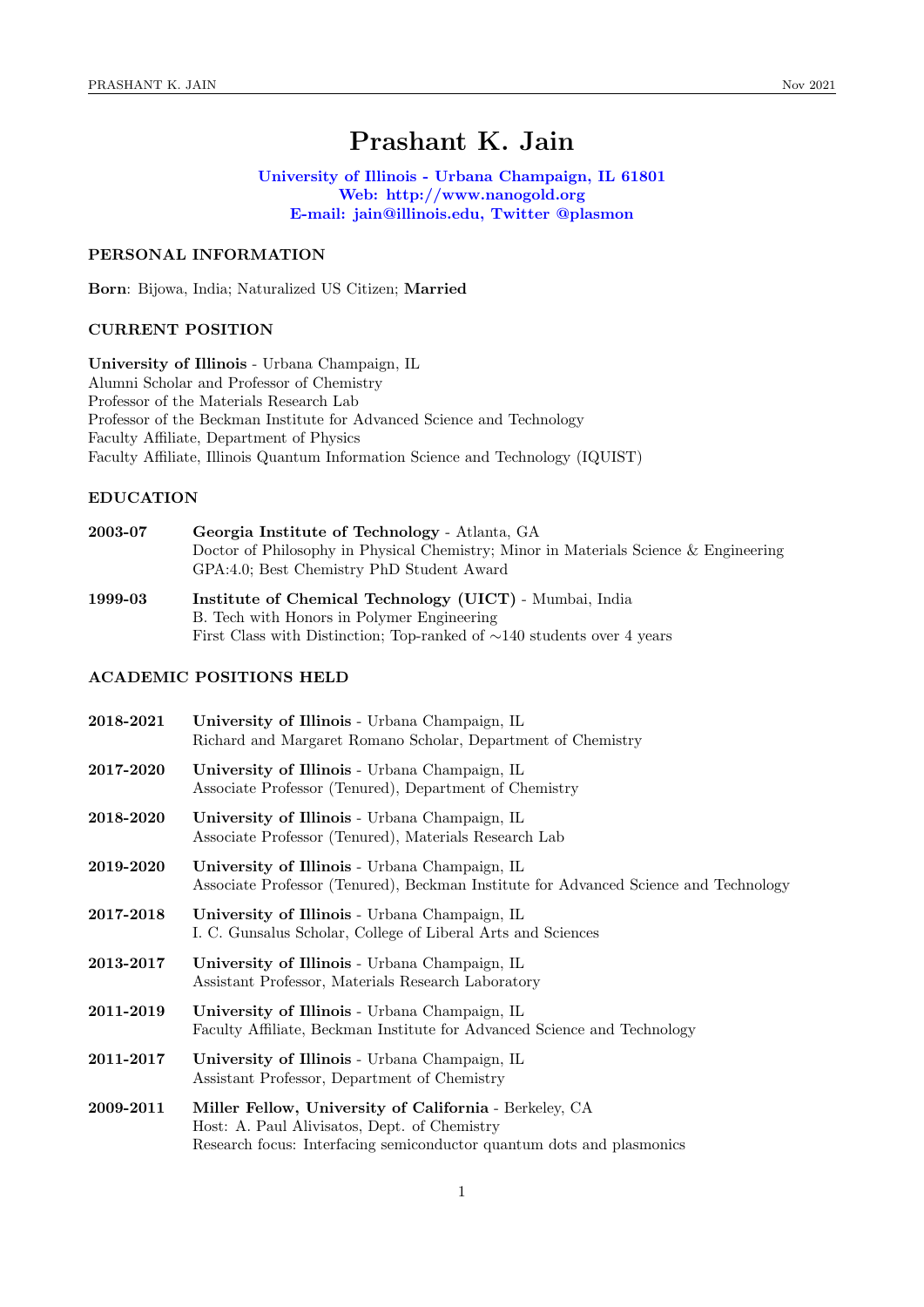- 2008-2008 Postdoctoral Fellow, Harvard University Cambridge, MA Adviser: Adam E. Cohen, Dept. of Chemistry & Chemical Biology and of Physics Research focus: Nanoscale magneto-optics & chiro-optics
- 2004-2007 Graduate Researcher, Georgia Institute of Technology Atlanta, GA Adviser: Mostafa A. El-Sayed, Director, Laser Dynamics Laboratory Doctoral dissertation: Plasmons in assembled metal nanostructures, Defended Jan 2008

## SCIENTIFIC ADVISORY ROLES

- 2014-20 Sebacia Inc, Duluth, GA Scientific advisor
- 2017-18 Clean Science and Technology Pvt. Ltd., Pune, India Scientific consultant
- 2014-17 Fuel Technology Solutions Group, Ft. Lauderdale, FL Scientific advisor for facilitation of technology transfer

#### EXPERT ROLES

2017 Patent Expert Witness for US Patent on nanoparticles for photothermal therapy

2017 Patent Expert for European Patent Application on nanoparticles for photothermal therapy

## LEADERSHIP AND SERVICE ON BOARDS AND PANELS

- Editorial Advisory Board Member (2019-present) The Journal of Physical Chemistry, American Chemical Society
- Guest Editor (2021) The Journal of Chemical Physics, Special Issue on Plasmonically Powered Energy Conversion
- Guest Editor (2020) Proceedings of the National Academy of Sciences
- Editorial Advisory Board (2013-19) Nanospectroscopy, De Gruyter publishing
- United States Funding Agencies and Institutes: AFOSR, ACS-PRF, NSF MSN, NSF DMR MMN, NSF SSMC, NSF CMI, NSF Surface Chemical Catalysis, W. M. Keck Foundation, DOE BES, DOE CPIMS, DOE Catalysis Science, Davidson Institute, Lawrence Berkeley National Lab Molecular Foundry Review Panel, UIUC OVCR, UIUC Campus Special Programs
- International Funding Agencies: King Abdullah University of Science and Technology, ETH Zurich Research Commission, DFG Germany, Poland National Science Center, New Zealand Ministry of Science and Innovation, Austrian Science Fund, Heinz Foundation, Portuguese Foundation for Science and Technology, Department of Defense, Govt. of Hong Kong Special Administrative Unit, Excellence Initiative for the site Bourgogne Franche-Comt of France, Aix-Marseille University Excellence Initiative, Domain Science of the Netherlands Organization for Scientific Research (NWO), Science Foundation Ireland, Instituto Serrapilheira Brazil, Japan Society for the Promotion of Science, Czech Science Foundation

#### LEADERSHIP ROLES AT UNIVERSITY

- 2021-23 University of Illinois Urbana Champaign, IL Advisory Committee, Department of Chemistry
- 2021- University of Illinois Urbana Champaign, IL Diversity Advocate for Faculty Hiring, Department of Chemistry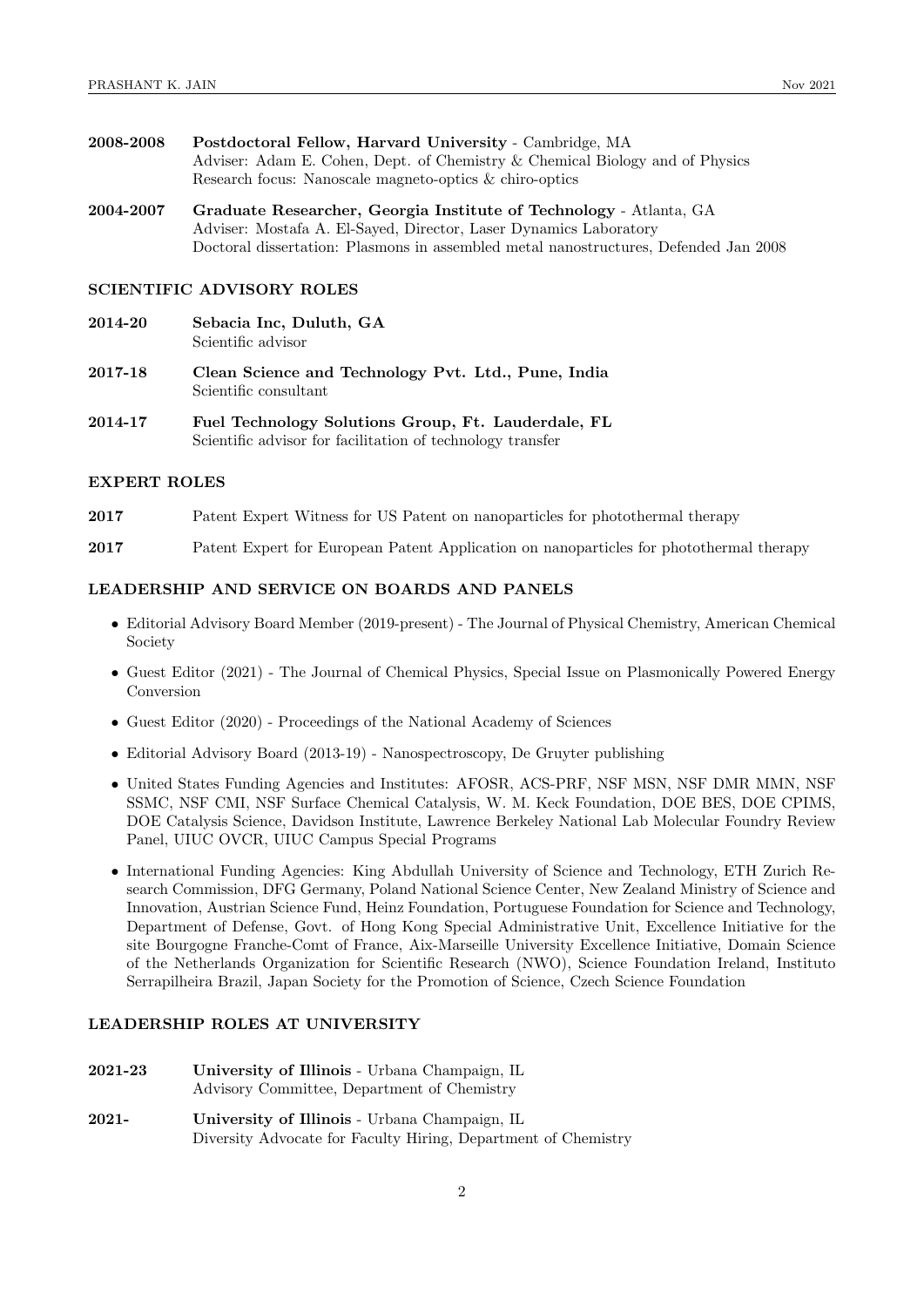| 2020-            | University of Illinois - Urbana Champaign, IL<br>Member of the Staff Committee for Faculty Hiring and Promotion, Department of Chemistry |
|------------------|------------------------------------------------------------------------------------------------------------------------------------------|
| 2018-20          | University of Illinois - Urbana Champaign, IL<br>Associate Head of Major Projects, Department of Chemistry                               |
| 2013-19          | University of Illinois - Urbana Champaign, IL<br>Chemical Physics PhD Program Chair                                                      |
| 2017-18          | University of Illinois - Urbana Champaign, IL<br>Physical Chemistry Area Head                                                            |
| <b>Fall 2017</b> | University of Illinois - Urbana Champaign, IL<br>Chair of Search Committee, School of Chemical Sciences Financial Analyst                |
| 2013-14          | University of Illinois - Urbana Champaign, IL                                                                                            |

Vice-Chair of Graduate Admissions

## HONORS AND AWARDS

| 2022-23 | Center for Advanced Studies (CAS) Associate (pending BoT approval)               |
|---------|----------------------------------------------------------------------------------|
| 2021    | Leo Hendrik Baekeland Award, American Chemical Society, North Jersey Section     |
| 2021    | Kavli Frontiers of Science Fellow, National Academy of Sciences                  |
| 2021    | Blavatnik National Award for Young Scientists Finalist and Medalist              |
| 2020    | Elected Fellow of the American Association for the Advancement of Science (AAAS) |
| 2020    | Blavatnik National Award for Young Scientists Finalist and Medalist              |
| 2020    | Science News Magazine Ten Scientists to Watch (SN10)                             |
| 2020    | Alumni Scholar                                                                   |
| 2020    | Campus Distinguished Promotion Award, UIUC                                       |
| 2019    | Presidential Early Career Award in Science and Engineering (PECASE)              |
| 2019    | Beilby Medal and Prize, Royal Society of Chemistry, IOM3, and SCI                |
| 2020-22 | Defense Science Study Group                                                      |
| 2019-21 | Editorial Advisory Board Member for the Journal of Physical Chemistry            |
| 2018    | Highly Cited Researchers, Clarivate Analytics Web of Science                     |
| 2018    | Fellow of the Royal Society of Chemistry                                         |
| 2018    | Chemistry Discovery Fund Award                                                   |
| 2018    | Richard and Margaret Romano Professorial Scholar                                 |
| 2017    | Kavli Emerging Leader in Chemistry and Lectureship, ACS                          |
| 2017    | Campus Distinguished Promotion Award, UIUC                                       |
| 2017    | American Vacuum Society Prairie Chapter Early Career Award                       |
| 2017-18 | I. C. Gunsalus Scholar                                                           |
| 2017    | UIUC Center for Advanced Studies Beckman Fellow                                  |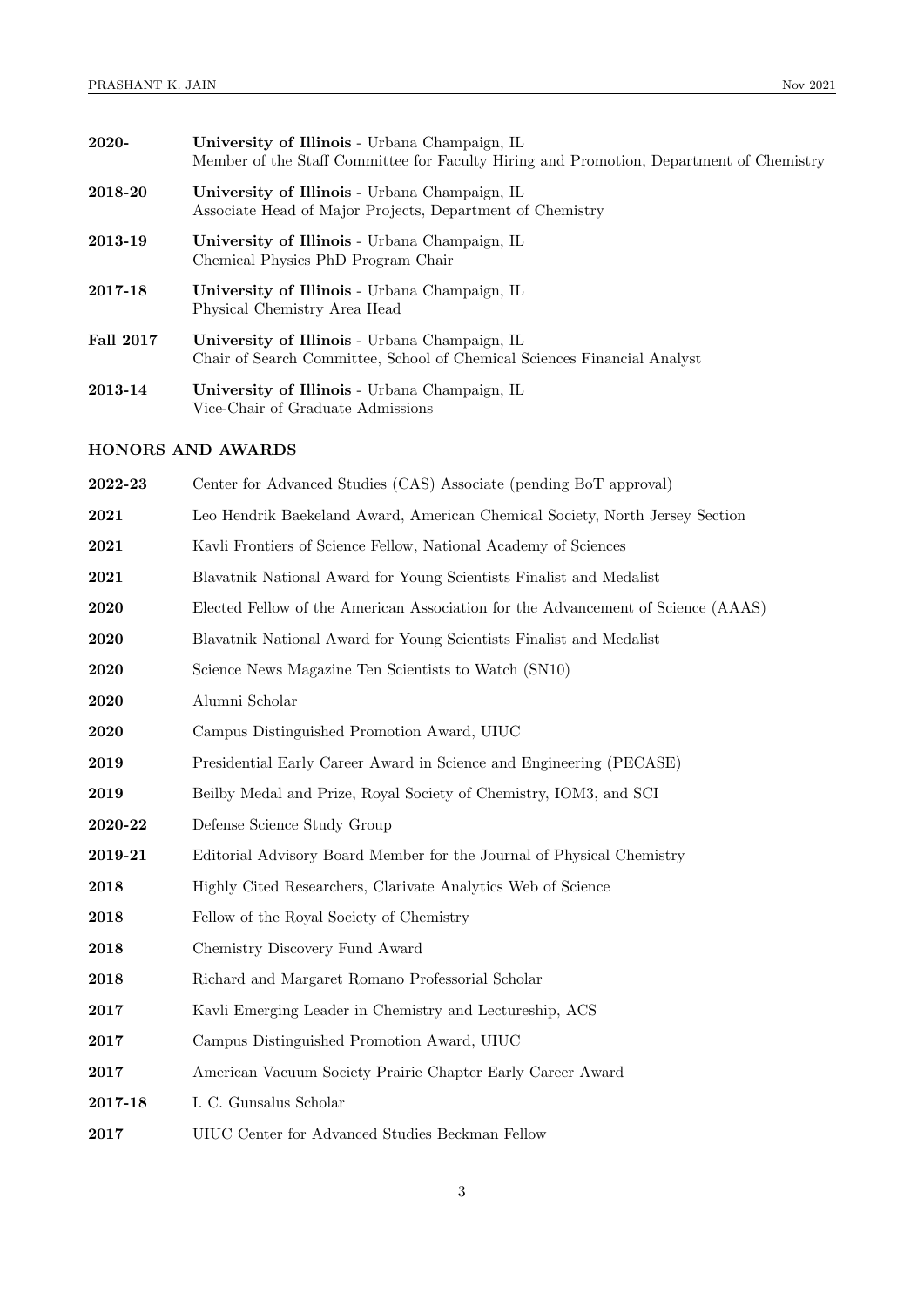| 2017         | Selected as one of 2017 Emerging Investigators by Journal of Materials Chemistry             |
|--------------|----------------------------------------------------------------------------------------------|
| 2016         | Most Cited Researchers in ChemE as per Elsevier Scopus 2016                                  |
| 2016-17      | Institute of Chemical Technology Alumni Association Young Achiever Award (declined)          |
| 2015         | National Science Foundation CAREER Award                                                     |
| 2015         | Journal of Physical Chemistry C Lectureship Award                                            |
| 2015, 16, 17 | 3M Nontenured Faculty Award                                                                  |
| 2014         | American Chemical Society Petroleum Research Fund Doctoral New Investigator Award            |
| 2014         | Arnold and Mabel O. Beckman Foundation Young Investigator Award                              |
| 2014         | Alfred P. Sloan Research Fellowship                                                          |
| 2013         | Golden Jubilee Visiting Fellowship, Institute of Chemical Technology                         |
| 2013         | IChemE Energy Award, Highly Commended Technology                                             |
| 2013         | DuPont Young Professor Award                                                                 |
| 2013         | National Academy of Engineering, US Frontiers Engineer                                       |
| 2013         | Unilever Award for Outstanding Young Investigator - ACS Colloid & Surface Chemistry Division |
| 2013         | National Academy of Engineering Educate-to-Innovate Program Innovator                        |
| 2013         | Google Solve for [X] Moonshot Thinkers/Speakers                                              |
| 2012         | MIT Technology Review TR35: Top 35 innovators under 35                                       |
| 2012-13      | <b>IACAT</b> Faculty Fellowship, National Center for Supercomputing Applications             |
| 2012         | Cottrell Scholars Collaborative New Faculty Workshop                                         |
| 2008-11      | Miller Fellowship of the University of California at Berkeley                                |
| 2008         | Atlanta Area Chemical Physics (AACP) Prize and Lecture                                       |
| 2007         | Gold Award for Graduate Students, Materials Research Society                                 |
| 2007         | Georgia Tech CoS Recognition for Outstanding Chemistry Graduate Student                      |
| 2006         | Best Chemistry PhD Student Award, Georgia Tech                                               |
| 2006         | ACS Physical Chemistry Outstanding Poster Award                                              |
| 2006         | ACS Graduate Student Symposium Planning Committee Scholarship                                |
| 2005         | Elected to Full Membership, Sigma Xi                                                         |
| 2003-06      | University of Mumbai Sir Mangladas Nathubai Doctoral Research Abroad Fellowship              |
| 2003         | Lotus Trust Doctoral Scholarship, Mumbai                                                     |
| 2003         | American Alumni Association Study-Abroad Grant Award, Mumbai                                 |
| 2001&02      | UICT B. Tech Merit Prize                                                                     |
| 2002         | Sohrab and Coomi Mistry Foundation Prize, UICT                                               |
| 2001         | L.V. Pitre Prize, UICT                                                                       |
| 2000&01      | Polymer Technology Departmental Scholarship, UICT                                            |
| 1996         | Homi Bhabha Young Scientist Title and Gold Medal, Mumbai                                     |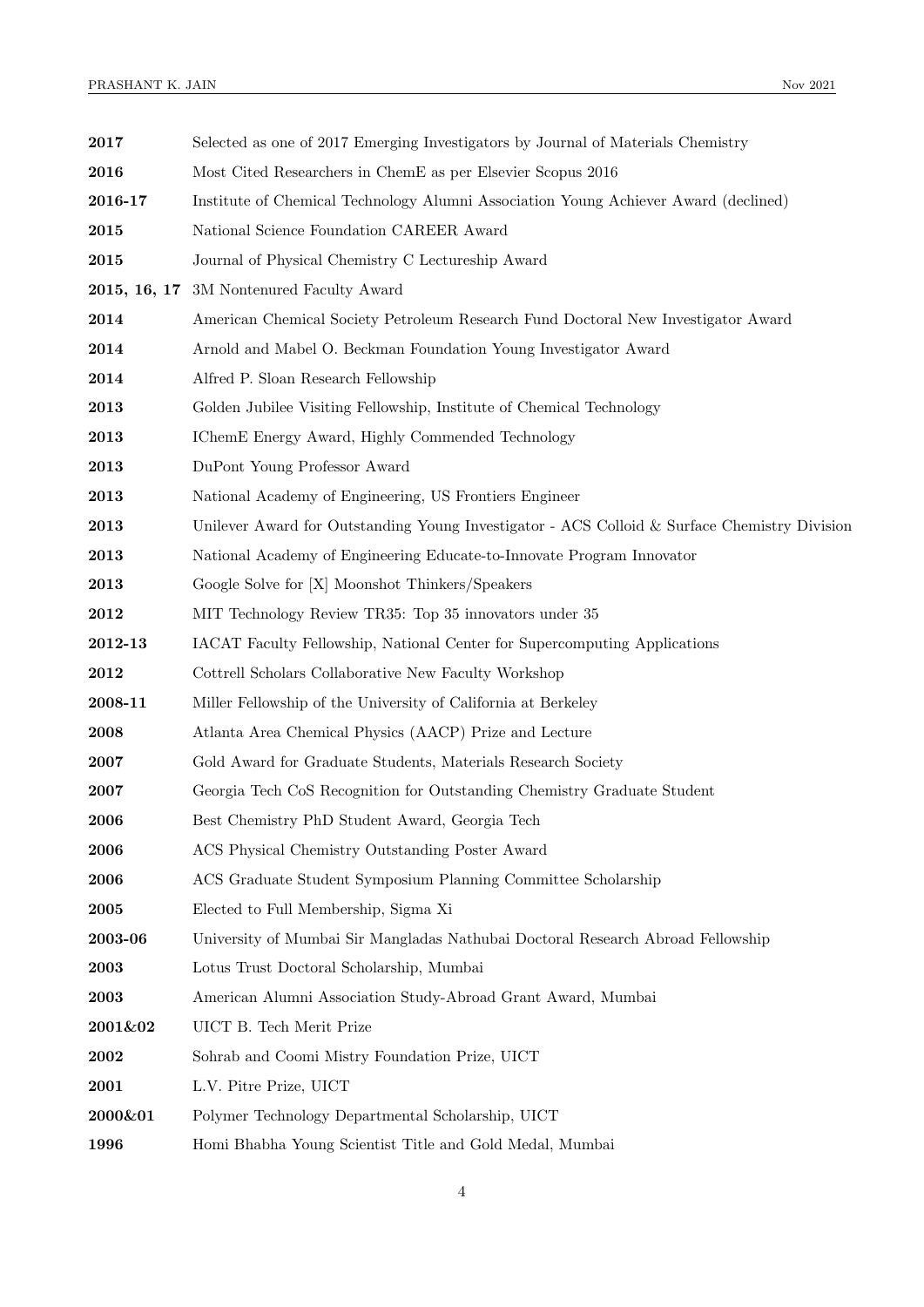- 2011-20 UIUC List of Teachers Ranked as Excellent by Their Students (Fall 12, 15, 16, 19; Spring 14, 15, 18, 20, 21; for 10 of 14 course assignments taught)
- 2019-20 UIUC Outstanding Teachers (Fall 19 and Spring 20)
- 2015 School of Chemical Sciences Faculty Teaching Award

## RESEARCH PROGRAM

Photosynthesis Driving multielectron fuel-forming reactions by plasmonic light excitation.

Catalysis Discovering active sites and reaction pathways of catalysts by super-resolution imaging.

Nanoscience Unconventional phases and fast-ion transport in nanocrystals.

## PUBLICATIONS IN PEER-REVIEWED JOURNALS ( $\sim$ 26,700 citations, h = 50, \* = corresponding author,  $\# = \text{UG } \text{author}$

- 1. K.-H. Cho and P. K. Jain\*, One-dimensional superionic conduction, 2021, submitted.
- 2. S. B. Ramakrishnan, F. Mohammadparast, A. P. Dadgar, T. Mou, T. Le, B. Wang,P. K. Jain, and M. Andiappan\*, Photocatalysis on hybrid plasmonic nanostructures, Advanced Optical Materials, 2021, 9 (21), 2101128. Featured in Hot Topics: Surfaces and Interfaces
- 3. D. Devasia and P. K. Jain\*, Stochastic noise in single-nanoparticle catalysis, Journal of Physical Chemistry C, 2021, 125 (32), 17734-17741.
- 4. V. Mohan, B. Dutta R. Ripani#, and P. K. Jain\*, Room-temperature catalyst-free methane chlorination, Cell Reports Physical Science, 2021, 2 (9), 100545. PROVISIONAL PATENT APPLICATION FILED
- 5. D. Devasia, A. J. Wilson, J. Heo, V. Mohan, and P. K. Jain\*, A rich catalog of C-C bonded species formed in  $CO<sub>2</sub>$  reduction on a plasmonic photocatalyst, *Nature Communications*, **2021**, 12, 2612. UIUC News Bureau press release: Light-harvesting nanoparticle catalysts show promise in quest for renewable carbon-based fuels EDITORS' HIGHLIGHT ON CATALYSIS Featured on Eureka Alert and other science media
- 6. V. Mohan, E. Wu $\#$ , J. Heo, A. Das, and **P. K. Jain**<sup>\*</sup>, Synergistic photochemistry of alcohols catalyzed by plasmonic nanoparticles and a metal complex, ACS Energy Letters, 2021, 6 (5), 1980-1989.
- 7. J. Heo, K.-H. Cho, and P. K. Jain\*, Motion of defects in ion-conducting nanowires, Nano Letters, 2021, 21 (1), 556-561.
- 8. A. Laucht\*, F. Hohls, N. Ubbelohde, M. F. Gonzalez-Zalba, D. J. Reilly, S. Stobbe, T. Schrder, P. Scarlino, J. V. Koski, A. Dzurak, H. Yang, J. Yoneda, F. Kuemmeth, H. Bluhm, J. Pla, C. Hill, J. Salfi, A. Oiwa, J. Muhonen, E. Verhagen, M. LaHaye, H. H. Kim, A. W. Tsen, D. Culcer, A.Geresdi, J. A. Mol, V. Mohan, P. K. Jain and J. Baugh, Roadmap on quantum nanotechnologies, Nanotechnology, 2021, 32 (16), 162003. INVITED CONTRIBUTION POSTED ON ARXIV AS ARXIV:2101.07882V1 [COND-MAT.MES-HALL]. Top ten most read articles of the journal as per Mar 2021 list MOST READ ARTICLE OF THE JOURNAL AS PER APR 2021 LIST
- 9. D. Devasia, A. Das, V. Mohan, and P. K. Jain\*, Control of chemical reaction pathways by light-matter coupling, Annual Review of Physical Chemistry, 2021, 72, 423-443. Invited review article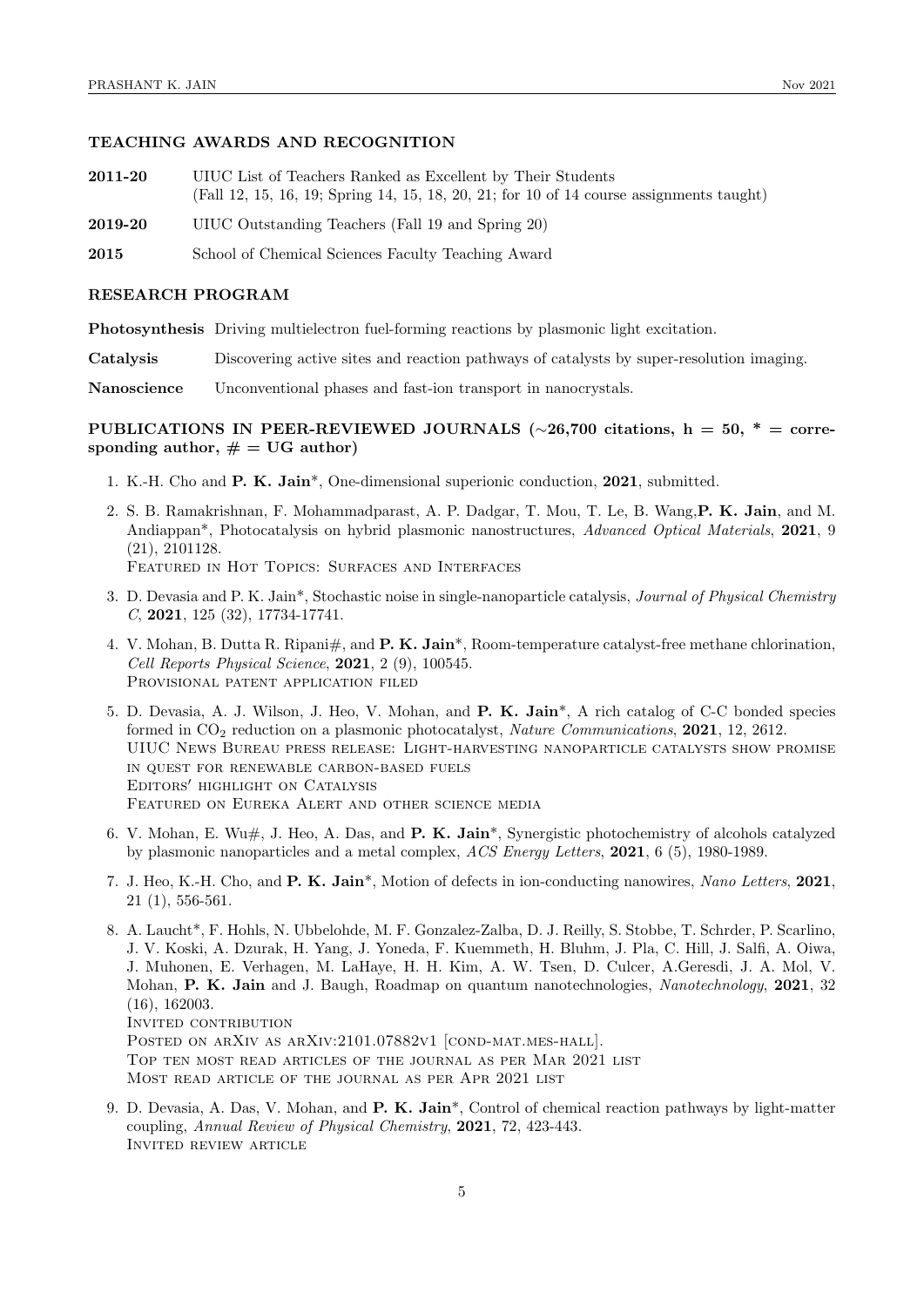- 10. D. Dumett Torres and **P. K. Jain**<sup>\*</sup>, Ab initio investigation of cooperativity in ion exchange, *Journal of* Physical Chemistry C, 2020, 124 (46), 25615-25620.
- 11. S. Yu and P. K. Jain\*, Isotope effects in plasmonic photosynthesis, Angewandte Chemie International Edition, 2020, 59 (50), 22480-22483. FEATURED UNDER HOT TOPIC: CARBON DIOXIDE
- 12. A. J. Wilson and P. K. Jain\*, Light-induced voltages in catalysis by plasmonic nanostructures, Accounts of Chemical Research, 2020, 53 (9), 1773-1781. Invited account for Special Issue on Transformative Inorganic Nanocrystals Most read account of journal as per Sep 2020 list
- 13. J. Wang, J. Heo, C. Chen, A. J. Wilson, and P. K. Jain\*, Ammonia oxidation enhanced by photopotential generated by plasmonic excitation of a bimetallic electrocatalyst, Angewandte Chemie International Edition, 2020, 59 (42), 18430-18434. Hot Paper
- 14. A. J. Wilson, D. Devasia, and P. K. Jain<sup>\*</sup>, Nanoscale optical imaging in chemistry, *Chemical Society* Reviews, 2020, 49 (16), 6087-6112.
- 15. P. K. Jain\*, Phenomenological Arrhenius analyses in plasmon-enhanced catalysis: Comment on "'Thermal effects an alternative mechanism for plasmon-assisted photocatalysis by Y. Dubi, I. W. Un and Y. Sivan, Chem. Sci., 2020, 11 (33), 5017", Chemical Science, 2020, 11, 9022-9023. Posted on arXiv as arXiv:1908.05373 [physics.chem-ph].
- 16. D. Dumett Torres, S. Pamidighantam, and P. K. Jain\*, Crystal symmetry, strain, and facet-dependent nature of topological surface states in mercury selenide, Journal of Physical Chemistry C, 2020, 124 (19), 10344-10352
- 17. S. Yu and **P. K. Jain**\*, The chemical potential of plasmonic excitations, *Angewandte Chemie International* Edition, 2020, 59 (5), 2085-2088.
- 18. S. Yu, V. Mohan, and P. K. Jain\*, Using plasmonically generated carriers as redox equivalents, MRS Bulletin, 2020, 45 (1), 43-48. Invited review for themed issue on Materials for Hot-Carrier Chemistry
- 19. A. J. Wilson, V. Mohan, and P. K. Jain\*, Mechanistic understanding of plasmon-enhanced electrochemistry, Journal of Physical Chemistry C, 2019, 123 (48), 29360-29369.
- 20. **P. K. Jain\***, Taking the heat off of plasmonic chemistry, *Journal of Physical Chemistry C*, 2019, 123 (40), 24347-24351. Invited Viewpoint Most read article of journal as per Oct 2019 and Nov 2019 lists POSTED ON ARXIV AS ARXIV: 1908.09415 [PHYSICS.CHEM-PH]
- 21. S. Yu and P. K. Jain\*, Selective branching of plasmonic photosynthesis into hydrocarbon production and hydrogen generation, ACS Energy Letters, 2019, 4 (9), 2295-2300.
- 22. J. Gong and P. K. Jain\*, Room-temperature superionic-phase nanocrystals synthesized with a twinned lattice, Nature Communications, 2019, 10, 3285. EDITORS' HIGHLIGHT ON RECENT RESEARCH ON INORGANIC AND PHYSICAL CHEMISTRY
- 23. X. Liu, Y. Zhang, T. Chen, P. K. Jain, and W. Xu\*, Revealing the thermodynamic properties of elementary chemical reactions at the single-molecule level, Journal of Physical Chemistry B, 2019, 123 (29), 6253-6259.
- 24. L. Huang, J. Zou, J.-Y. Ye, Z.-Y. Zhou, Z. Lin, X. Kang\*, P. K. Jain\*, and S. Chen, Synergy between plasmonic and electrocatalytic activation of methanol oxidation on palladium-silver alloy nanotubes, Angewandte Chemie International Edition, 2019, 58 (26), 8794-8798.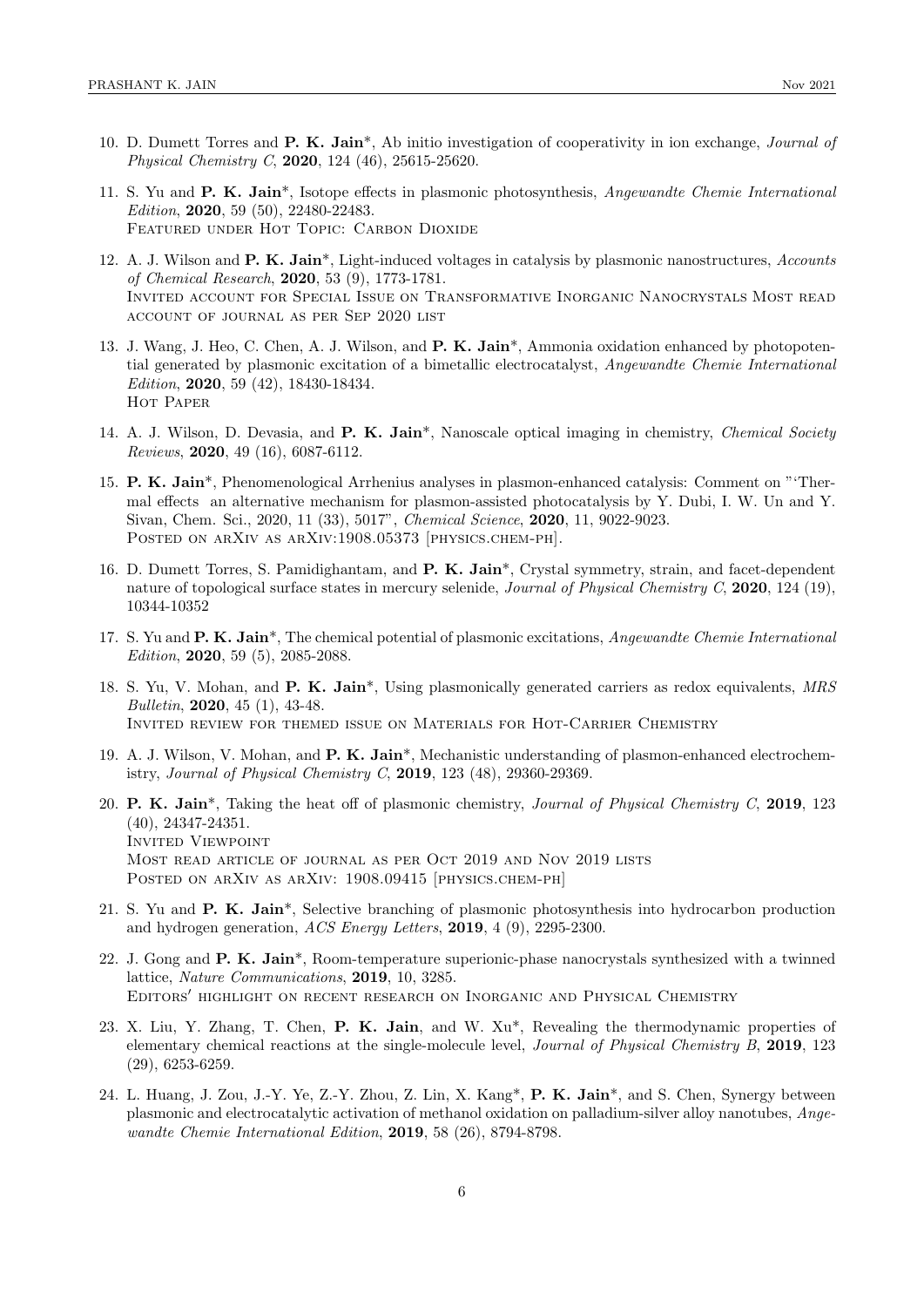- 25. K. Cho, J. Heo, Y.-M. Sung, and P. K. Jain\*, One-dimensional cuprous selenide nanostructures with switchable plasmonic and super-ionic attributes, Angewandte Chemie International Edition, 2019, 58 (25), 8410-8415.
- 26. S. Yu and **P. K. Jain**<sup>\*</sup>, Plasmonic photosynthesis of  $C_1$ -C<sub>3</sub> hydrocarbons from carbon dioxide assisted by an ionic liquid, Nature Communications, 2019, 10, 2022. Top 50 Nature Communications chemistry and materials science articles published in 2019 UIUC News Bureau press release: Artificial photosynthesis transforms carbon dioxide into liquefiable fuels EDITORS' HIGHLIGHT ON RECENT RESEARCH ON ENERGY MATERIALS Featured on EurekaAlert, Nanotechnology Now, Times of India, Express UK, Phys.Org, ScienceDaily, and other science news media
- 27. J. Heo, D. Dumett Torres, P. Banerjee, and P. K. Jain\*, In-situ electron microscopy mapping of an order-disorder transition in a superionic conductor, Nature Communications, 2019, 10, 1505.
- 28. J. Heo, D. Dumett Torres and P. K. Jain\*, Unconventional long-range cation ordering in copper selenide nanocrystals, Chemistry of Materials, 2019, 31 (1), 68-72. Structure deposited in Cambridge Crystallographic Data Center
- 29. G. Kumari, X. Zhang, D. Devasia, J. Heo, and  $P$ . K. Jain<sup>\*</sup>, Watching visible light-driven  $CO_2$  reduction on a plasmonic nanoparticle catalyst, ACS Nano, 2018, 12 (8), 8330-8340. Most read article of the journal as per Sep 2018 list
- 30. P. Banerjee and **P. K. Jain**\*, Mechanism of sulfidation of small ZnO nanoparticles, RSC Advances, 2018, 8 (60), 34476-34482.
- 31. X. Zhang, G. Kumari, J. Heo, and P. K. Jain\*, In-situ formation of catalytically active graphene in ethylene photo-epoxidation, Nature Communications, 2018, 9, 3056. EDITORS' HIGHLIGHT ON RECENT RESEARCH ON INORGANIC AND PHYSICAL CHEMISTRY Featured in Research Stories by Teledyne Princeton Instruments
- 32. F. Shaik, I. Peer, P. K. Jain, and L. Amirav, Plasmon-enhanced multi-carrier photocatalysis, Nano Letters, 2018, 18 (7), 4370-4376. Most read article of the journal as per Jul 2018 and Aug 2018 lists
- 33. P. K. Jain\*, Physical models for energy-converting nanofluids, Physics Today, 2018, 71(8), 10-11.
- 34. P. Banerjee and P. K. Jain\*, Lithiation of copper selenide nanocrystals, Angewandte Chemie International Edition, 2018, 57 (30), 9315-9319. FEATURED UNDER HOT TOPIC: BATTERIES AND SUPERCAPACITORS
- 35. Y. Kim, J. G. Smith, and P. K. Jain\*, Harvesting multiple electron-hole pairs generated via plasmonic excitation of Au nanoparticles, Nature Chemistry, 2018, 10 (7), 763-769. UIUC News Bureau press release: Team achieves two-electron chemical reactions using light energy, gold Highlighted on NSF Science360 Now: 2 electrons are better than 1 FEATURED IN PHYSORG, SCIENCE DAILY, EUREKA ALERT, AND SEVERAL OTHER SCIENCE MEDIA **OUTLETS**
- 36. A. J. Wilson and **P. K. Jain**<sup>\*</sup>, Structural dynamics of the oxygen evolving complex of photosystem II in water-splitting action, *Journal of the American Chemical Society*, **2018**, 140 (17), 5853-5859.
- 37. H. A. Nguyen (co-first), P. Banerjee (co-first), D. Nguyen, J. W. Lyding, M. Gruebele\*, and **P. K. Jain**\*, STM imaging of localized surface plasmons on individual gold nanoislands, Journal of Physical Chemistry Letters, 2018, 9 (8), 1970-1976.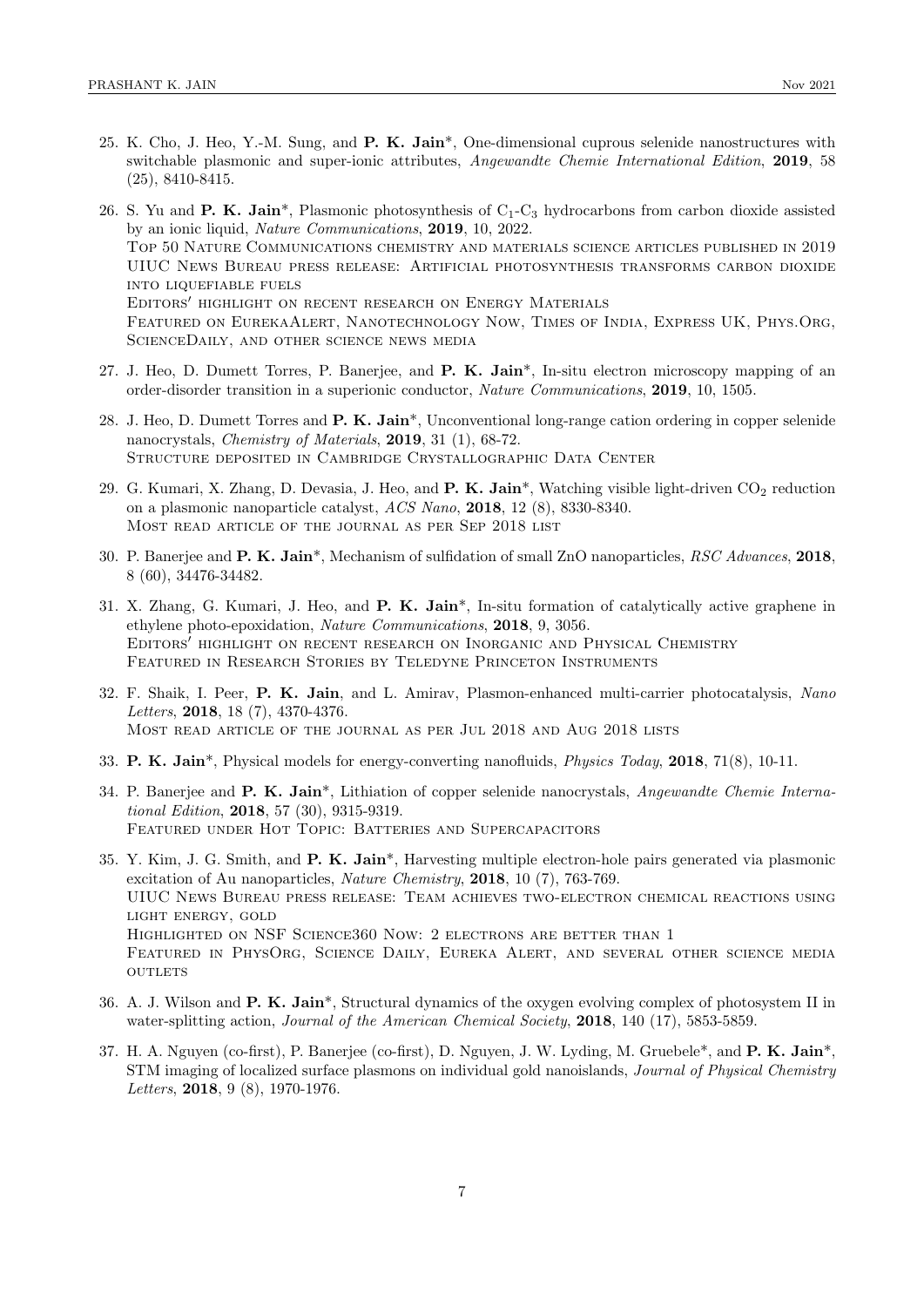- 38. S. Yu, A. J. Wilson, J. Heo, and P. K. Jain\*, Plasmonic control of multi-electron transfer and C-C coupling in visible-light-driven  $CO_2$  reduction on Au nanoparticles, Nano Letters, 18 (4), 2018, 2189-2194. Featured on Front Cover Most read article of journal as per Mar 2018 and May 2018 lists MOST READ ARTICLE OF JOURNAL IN 2018-19 THOMSON REUTERS HIGHLY CITED (TOP 1%) Featured in Chemistry World article 'Forcing reactions with plasmons'
- 39. D. Dumett Torres and P. K. Jain\*, Strain stabilization of superionicity in copper and lithium selenides, Journal of Physical Chemistry Letters, 2018, 9 (6), 1200-1205.
- 40. S. Yu, A. J. Wilson, G. Kumari, X. Zhang and P. K. Jain\*, Opportunities and challenges of solarenergy-driven carbon dioxide to fuel conversion with plasmonic catalysts, ACS Energy Letters, 2017, 2 (9), 2058-2070. Invited Review MOST READ ARTICLE OF JOURNAL AS PER SEP 2017 LIST FEATURED IN VIRTUAL ISSUE ON PLASMONS FOR ENERGY CONVERSION, ACS Energy Letters, 3, 2018, 14671469.
- 41. V. Mohan and P. K. Jain\*, Spectral heterogeneity of hybrid lead halide perovskites demystified by spatially-resolved emission, Journal of Physical Chemistry C, 2017, 121 (35), 19392-19400.
- 42. D. Dumett Torres, P. Banerjee, S. Pamidighantam, and P. K. Jain\*, A non-natural wurtzite polymorph of HgSe: A potential 3D topological insulator, Chemistry of Materials, 2017, 29 (15), 6356-6366.
- 43. Y. Kim, A. J. Wilson, and **P. K. Jain**<sup>\*</sup>, The nature of plasmonically assisted hot electron transfer in a donor-bridge-acceptor complex, ACS Catalysis, 2017, 7 (7), 4360-4365.
- 44. J. G. Smith, X. Zhang, and P. K. Jain\*, Galvanic reactions at the single-nanoparticle level: Tuning between mechanistic extremes, Journal of Materials Chemistry A, 2017, 5 (23), 11940-11948. Article Invited for 2017 Emerging Investigators Themed Issue
- 45. S. L. White (co-first), P. Banerjee (co-first), and P. K. Jain\*, Liquid-like cationic sub-lattice in copper selenide clusters, *Nature Communications*, **2017**, 8, 14514. UIUC News Bureau press release: Tiny nanoclusters could solve big problems for lithiumion batteries Smithsonian Magazine story: Charging ahead: the future of batteries R&D Magazine highlight: Nanoclusters help improve lithium-ion batteries AzoNano story: Nanoclusters and the future of lithium batteries CEMag highlight: Layered graphene, imaging nematodes, preventing battery explosions Also featured on PhysOrg, EurekAlert, and other science media outlets
- 46. S. L. White, P. Banerjee, I. Chakraborty, and P. K. Jain\*, Ion exchange transformation of magic-sized nanoclusters, Chemistry of Materials, 2016, 28 (22), 8391-8398.
- 47. G. K. Joshi, S. L. White, M. Johnson, R. Sardar\*, and P. K. Jain\*, Ultrashort, angstrom-scale decay of surface enhanced Raman scattering at hot spots, Journal of Physical Chemistry C, 2016, 120 (43), 24973-24981.
- 48. J. G. Smith and P. K. Jain\*, Kinetics of self-assembled monolayer formation on individual nanoparticles, Physical Chemistry Chemical Physics, 2016, 18 (34), 23990-23997.
- 49. J. G. Smith (co-first), I. Chakraborty (co-first), and **P. K. Jain**<sup>\*</sup>, In situ single nanoparticle spectroscopy study of bimetallic nanostructure formation, Angewandte Chemie International Edition, 2016, 55 (34), 9979-9983.

EVALUATED TO BE A TOP 10 % MANUSCRIPT BY REVIEWERS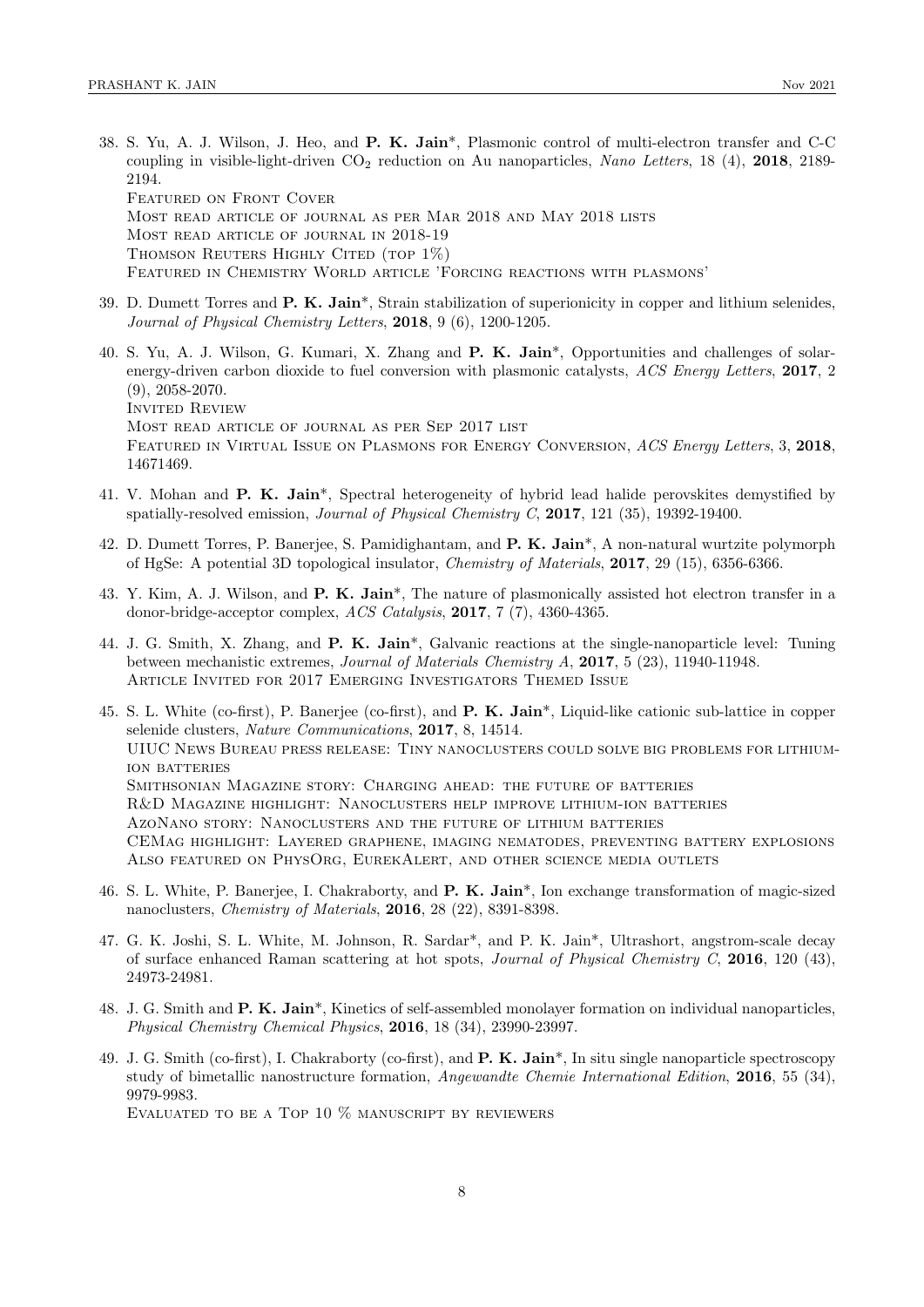- 50. K.-K. Liu, S. Tadepalli, G. Kumari, P. Banerjee, L. Tian, P. K. Jain\* and S. Singamaneni\*, Polarizationdependent surface enhanced Raman scattering activity of anisotropic plasmonic nanorattles, Journal of Physical Chemistry C, 2016, 120 (30), 16899-16906.
- 51. J. G. Smith and P. K. Jain\*, The ligand shell as an energy barrier in surface reactions on transition metal nanoparticles, Journal of the American Chemical Society, 138 (21), 2016, 6765-6773.
- 52. Y. Kim, D. Dumett Torres, and **P. K. Jain**<sup>\*</sup>, Activation energies of plasmonic catalysts, Nano Letters, 2016, 16 (5), 3399-3407.
- 53. X. Li, C. Xiao, T. W. Goh, A. L. D. Stanton, Y. Pei, P. K. Jain, and W. Huang\*, Synthesis of monodisperse palladium nanoclusters using metal-organic frameworks as sacrificial templates, ChemNanoMat, 2016, 2 (8), 810-815. VIP Article Highlighted by ChemViews: Palladium clusters from etching
- 54. A. Fang (co-first), S. L. White (co-first), R. A. Masitas, F. P. Zamborini\*, and P. K. Jain\*, One-to-one correlation between structure and optical response in a heterogeneous distribution of plasmonic constructs, Journal of Physical Chemistry C, 2015, 119 (42), 24086-24094.
- 55. J. G. Smith, J. A. Faucheaux, and P. K. Jain\*, Plasmon resonances for solar energy harvesting: A mechanistic outlook, Nano Today, 2015, 10 (1), 67-80. Editor's Choice Article, 2015 Editor's Choice Article and Editor's Highlights, 2016
- 56. A. L. Routzahn and P. K. Jain\*, Luminescence blinking of a reacting quantum dot, Nano Letters, 2015, 15 (4), 2504-2509.
- 57. A. Fang (co-first), S. L. White (co-first), P. K. Jain\* and F. P. Zamborini\*, Regio-selective plasmonic coupling in metamolecular analogs of benzene derivatives, Nano Letters, 2015, 15 (1), 542-548.
- 58. M. Behl and P. K. Jain\*, Catalytic activation of a solid oxide in electronic contact with Au nanoparticles, Angewandte Chemie International Edition, 2015, 54 (3), 992-997.
- 59. P. K. Jain<sup>\*</sup>, Plasmon-in-a-box: On the nature of few-carrier collective resonances, *Journal of Physical* Chemistry Letters, 2014, 5 (18), 3112-3119.

60. J. A. Faucheaux, A. L. D. Stanton, and P. K. Jain\*, Plasmon resonances of semiconductor nanocrystals: Physical principles and new opportunities, Journal of Physical Chemistry Letters, 2014, 5 (6), 976-985. Featured on Journal Cover FEATURED IN JPC LETTERS EDITORIAL ACS EDITOR'S CHOICE ARTICLE Top 5 Most-read articles of journal as per Apr 2014 list FEATURED BY ACS IN YOUTUBE VIDEO THOMSON REUTERS HIGHLY CITED (TOP 1%)

- 61. J. G. Smith, Q. Yang#, and **P. K. Jain\***, Identification of a critical intermediate in galvanic exchange reactions by single-nanoparticle resolved kinetics, Angewandte Chemie International Edition, 2014, 53 (11), 2867-2872.
- 62. J. A. Faucheaux, J. Fu $\#$ , and P. K. Jain<sup>\*</sup>, Unified theoretical framework for realizing diverse regimes of strong coupling between plasmons and electronic transitions, Journal of Physical Chemistry C, 2014, 118 (15), 2710-2717.
- 63. A. L. Routzahn and P. K. Jain\*, Single-nanocrystal reaction trajectories reveal sharp co-operative transitions, Nano Letters, 2014, 14 (2), 987-992.
- 64. P. K. Jain\* Gold Nanoparticles in Physics, Chemistry, and Biology: Book Review, Angewandte Chemie International Edition, 2014, 53 (5), 1197.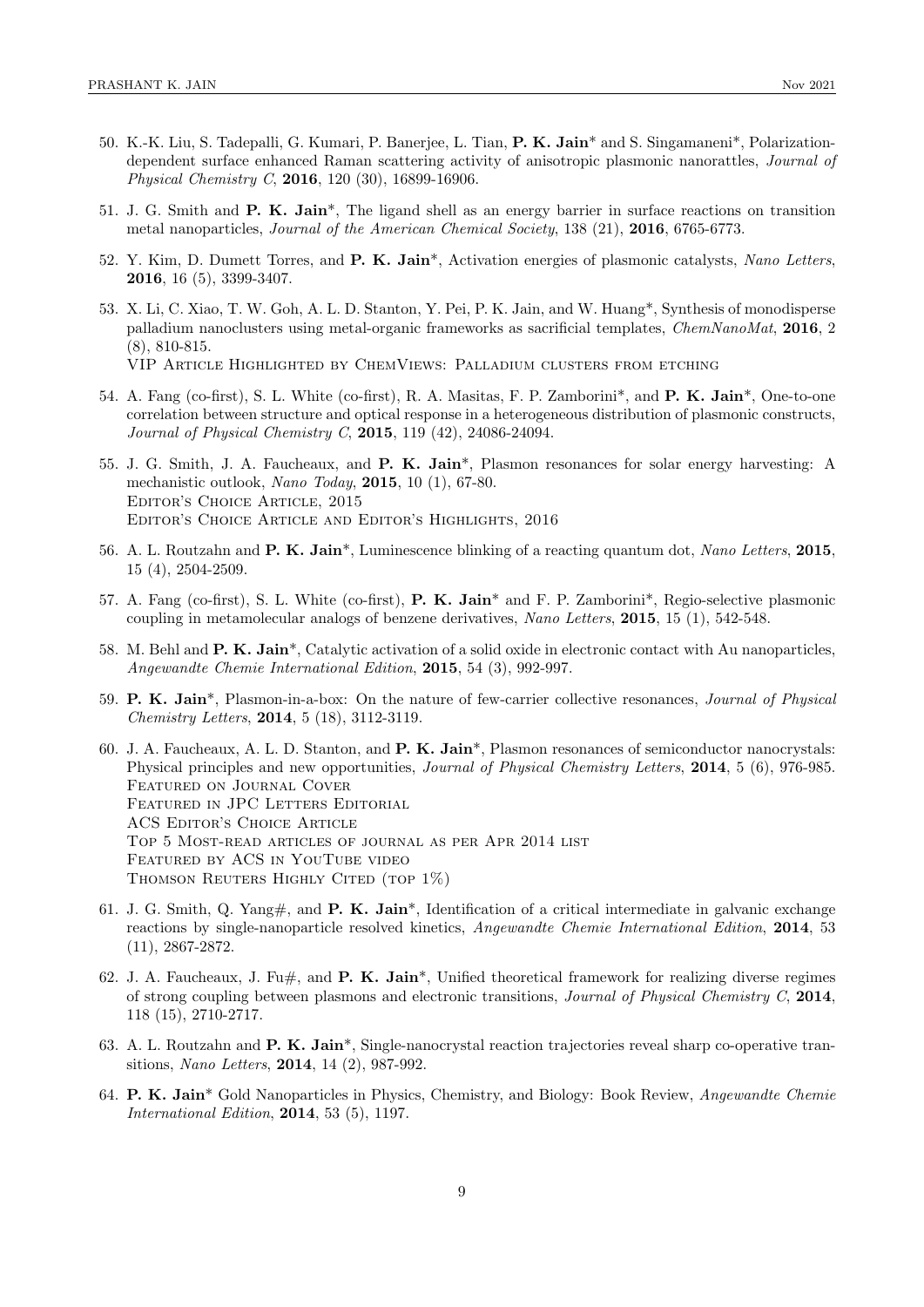- 65. S. White, J. G. Smith, M. Behl, and P. K. Jain\*, Co-operativity in a nanocrystalline solid-state transformation, Nature Communications, 2013, 4, 2933. UIUC News Bureau press release: Atoms in a nanocrystal cooperate, much like in biomolecules Featured on PhysOrg, Laser Focus World, and other science media outlets
- 66. P. K. Jain\*, K. Manthiram, J. Engel, S. L. White, J. A. Faucheaux, and A. Paul Alivisatos\*, Doped semiconductor nanocrystals as plasmonic probes of redox chemistry, Angewandte Chemie International Edition, 2013, 52 (51), 13671-13675.
- 67. J. A. Faucheaux and P. K. Jain\*, Plasmons in photocharged ZnO nanocrystals revealing dynamics of charge carriers, Journal of Physical Chemistry Letters, 2013, 4 (18), 3024-3030.
- 68. C. Deeb, X. Zhou, J. Plain, G. Wiederrecht, R. Bachelot\*, M. J. Russell, and P. K. Jain\*, Size-dependence of the plasmonic near-field measured via single-nanoparticle photochemical imaging, Journal of Physical Chemistry C, 2013, 117 (20), 10669-10676.
- 69. J.B. Rivest and P. K. Jain\*, Cation exchange on the nanoscale: An emerging technique for new material synthesis, device fabrication, and chemical sensing, *Chemical Society Reviews*, **2013**, 42 (1), 89-96. Top 10 Most Read Article as per Sep 2012 list THOMSON REUTERS HIGHLY CITED (TOP 1%)
- 70. M. Behl, J. Yeom, Q. Lineberry, P. K. Jain\*, and M. Shannon, A regenerable oxide-based hydrogen sulfide adsorbent with nanofibrous morphology, *Nature Nanotechnology*, **2012**, 7 (12), 810-815. UIUC News Bureau press release: Nanofibers clean sulfur from fuel Featured in various other science news including Science Daily, PhysOrg, The Engineer, R&D Magazine, New Energy and Fuel, and others
- 71. A. Routzahn (co-first), S. L. White(co-first), L.K. Fong, and P. K. Jain\*, Plasmonics with doped quantum dots, invited review in special issue on Nanochemistry, *Israel Journal of Chemistry*, 2012, 52 (11-12), 983-991.

 $#1$  MOST-ACCESSED PAPER OF JOURNAL IN FEB 2013

#### PRIOR TO INDEPENDENT CAREER

- 72. M. Polking, P. K. Jain, Y. Bekenstein, U. Banin, O. Millo\*, R. Ramesh\*, and A. Paul Alivisatos\*, Controlling localized surface plasmon resonances in GeTe nanoparticles using an amorphous-to-crystalline phase transition, Physical Review Letters, 2013, 111 (3), 037401.
- 73. P. K. Jain, D. Ghosh, R. Baer, E. Rabani\*, and A. Paul Alivisatos\*, Near-field manipulation of spectroscopic selection rules on the nanoscale, *Proceedings of the National Academy of Sciences*, **2012**, 109 (21), 8016-8019. Nature Nanotechnology commentary: Rewriting selection rules, doi:10.1038/nnano.2012.104
- 74. P. K. Jain, B. J. Beberwyck, L.-K. Fong, M. J. Polking, and A. Paul Alivisatos\*, Highly luminescent nanocrystals from removal of impurity atoms residual from ion exchange synthesis, Angewandte Chemie International Edition, **2012**, 51 (10), 2387-2390 and corrigendum: **2012**, 51 (29), 7069. LBNL PRESS RELEASE: BRIGHT LIGHTS OF PURITY: BERKELEY LAB RESEARCHER DISCOVER WHY PURE QUANTUM DOTS AND NANORODS SHINE BRIGHTER IEEE Spectrum feature: Take Nanocrystals, Add Boiling Water, and Get a 400-Fold Increase in Luminescence Also featured on Science Daily, PhysOrg, and several other science media news
- 75. W. Xu, P. K. Jain, B. J. Beberwyck, and A. Paul Alivisatos\*, Probing redox photocatalyis of trapped electrons and holes on single Sb-doped titania nanorod surfaces, Journal of the American Chemical Society, 2012, 134 (9), 3946-3949.
- 76. J. B. Rivest, L.-K. Fong, P. K. Jain, M. F. Toney, and A. Paul Alivisatos\*, Size dependence of a temperature-induced solid-solid phase transition in copper(I) sulfide,Journal of Physical Chemistry Letters, 2011, 2 (19), 2402-2406.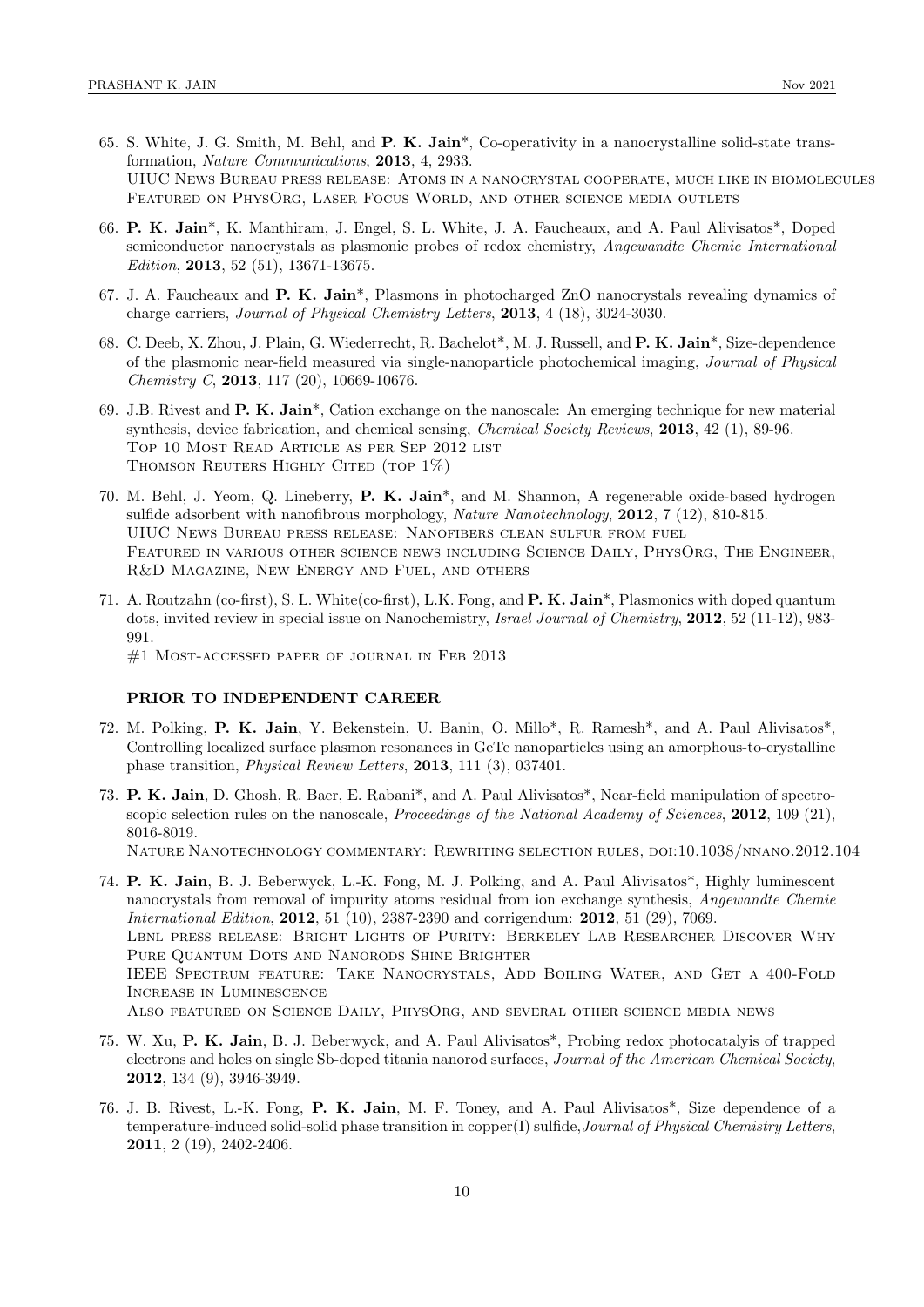- 77. C. L. Choi, H. Li, A.C.K. Olson, P. K. Jain, S. Sivasankar\*, and A. P. Alivisatos\*, Spatially indirect emission in a luminescent nanocrystal molecule, Nano Letters, 2011, 11 (6), 2358-2362. Lbnl press release: Breaking Kasha's Rule: Berkeley Lab Scientists Find Unique Luminescence in Tetrapod Nanocrystals Featured on Science Daily, EurekaAlert, PhysOrg, and other science media news
- 78. J. M. Luther (co-first), P. K. Jain(co-first), T. Ewers, and A. P. Alivisatos\*, Localized surface plasmon resonances arising from free carriers in doped semiconductor nanocrystals, Nature Materials, 2011, 10 (5), 361-366. Lbnl press release: Berkeley Lab Researchers Find Plasmonic Resonances in Semiconductor Nanocrystals DAILY CALIFORNIA ARTICLE: SCIENTISTS MAKE ADVANCEMENTS IN THE FIELD OF QUANTUM DOTS FEATURED IN EE TIMES: QUANTUM DOTS ENABLE PLASMONIC SEMIS Featured on Science Daily, PhysOrg and 20+ science news websites FEATURED IN SPIE NEWSROOM ARTICLE: CATCHING INVISIBLE LIGHT THOMSON REUTERS HIGHLY CITED (TOP 1%)
- 79. P. K. Jain(co-first), L. Amirav (co-first), S. Aloni, and A. P. Alivisatos\*, Nanoheterostructure cation exchange: Anionic framework preservation, *Journal of the American Chemical Society*, **2010**, 132 (29), 9997-9999.
- 80. S Sheikholeslami (co-first), Y.-W. Jun (co-first), P. K. Jain (co-first), and A. P. Alivisatos\*, Coupling of optical resonances in a compositionally asymmetric plasmonic nanoparticle dimer, Nano Letters, 2010, 10 (7), 2655-2660. #5 Most downloaded Nano Letter as per Jul 2010 list THOMSON REUTERS HIGHLY CITED (TOP 1%)
- 81. N. Hooshmand, P. K. Jain\* and M. A. El-Sayed\*, Plasmonic tunability of spheroidal metal nanoshells is higher than spherical ones: The effect of aspect ratio studied by discrete dipole approximation, Journal of Physical Chemistry Letters, 2011, 2 (5), 374-378.
- 82. C. Deeb, X. Zhou, D. Gerard, A. Bouhelier, P. K. Jain, J. Plain, O. Soppera, P. Royer, and R. Bachelot\*, Off-resonant optical excitation of gold nanorods: Nanoscale imprint of polarization surface charge distribution, *Journal of Physical Chemistry Letters*, **2011**, 2 (1) 7-11.
- 83. C. Trappetti, L. Gualdi, L. Di Meola, P. K. Jain, C. C. Korir, P. Edmonds, F. Iannelli, S. Ricci, G. Pozzi and M. R. Oggioni\*, The impact of the competence quorum sensing system on Streptococcus pneumoniae biofilms varies depending on the experimental model, *BMC Microbiology*, **2011**, 11 (75), published online 14 Apr.

Designated as Highly Accessed by the journal

- 84. C. Deeb, R. Bachelot\*, J. Plain, A.-L. Baudrion, S. Jradi, A. Bouhelier, O. Soppera, P. K. Jain, L. Huang, C. Ecoffet, L. Balan, and P. Royer, Quantitative analysis of localized surface plasmons based on molecular probing, ACS Nano, 2010, 4 (8), 4579-4586.
- 85. P. K. Jain<sup>\*</sup> and M. A. El-Sayed<sup>\*</sup>, Plasmonic coupling in noble metal nanostructures, *Chemical Physics* Letters, 2010, 487 (4-6), 153-164. Frontier Article and Journal Cover #1 MOST CITED CHEMICAL PHYSICS LETTER OF 2010 #4 MOST CITED CHEMICAL PHYSICS LETTER OF 2009-2013 Thomson Reuters Highly Cited (top 1%) Featured in special issue on 50 Years of Chemical PHYSICS LETTERS
- 86. P. K. Jain, Y. Xiao, R. Walsworth, and A. E. Cohen\*, Surface plasmon resonance-enhanced magnetooptics (SuPREMO): Enhanced inter-band Faraday rotation in gold-coated iron oxide nanocrystals, Nano Letters, **2009**, 9 (4), 1644-1650.

Top 20 Most accessed as per Nano Letters list in April 2009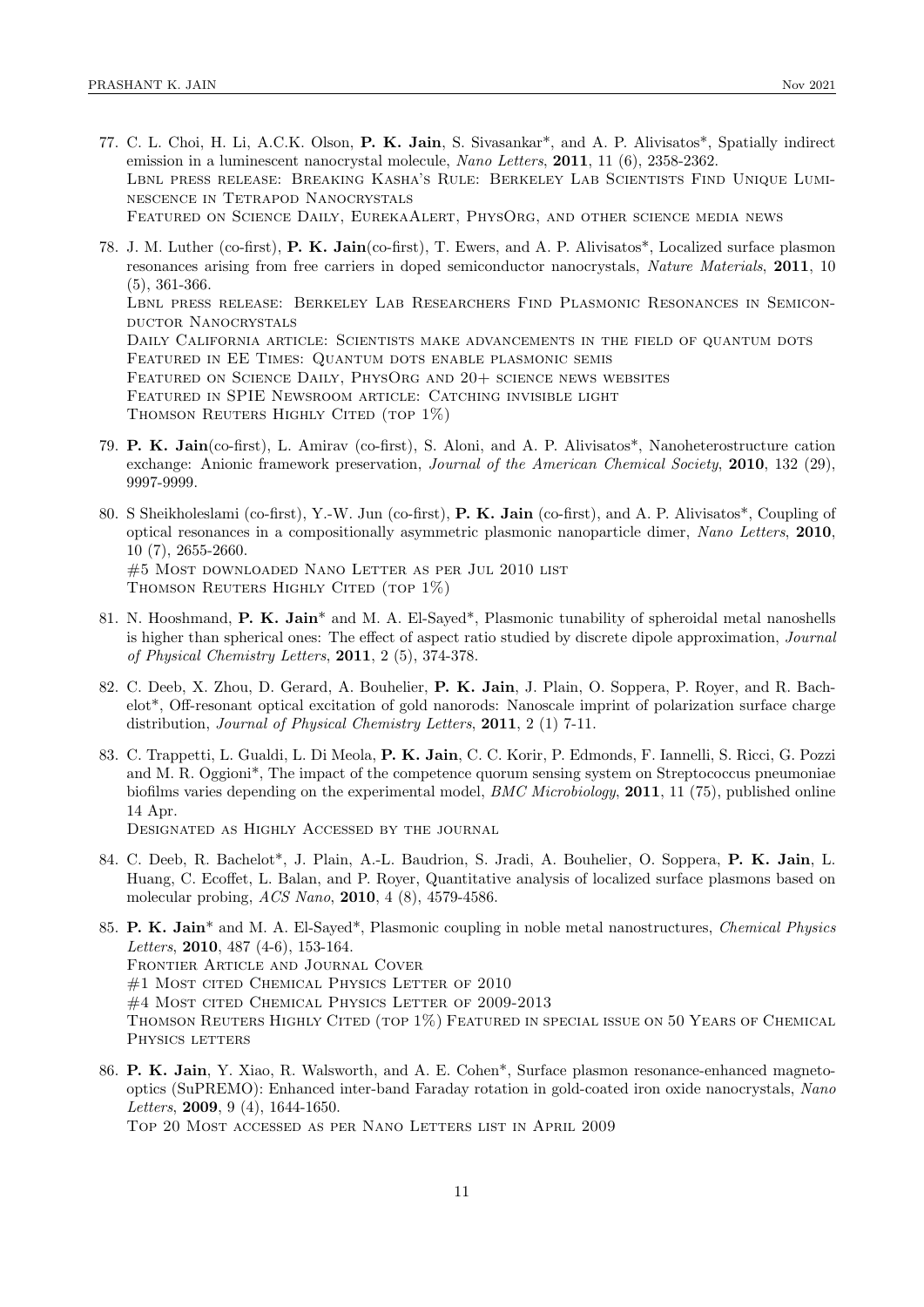- 87. P. K. Jain and M. A. El-Sayed\*, Noble metal nanoparticle pairs: Effect of medium for enhanced nanosensing, Nano Letters, 2008, 8 (12), 4347-4352.
- 88. P. K. Jain and M. A. El-Sayed\*, Surface plasmon coupling and its universal size scaling in nanostructures of complex geometry: Elongated particle pairs and nanosphere trimers, Journal of Physical Chemistry C, 2008, 112 (13), 4954-4960.
- 89. P. K. Jain, X. Huang, I. H. El-Sayed, and M. A. El-Sayed\*, Noble metals at the nanoscale: Optical and photothermal properties and applications in imaging, sensing, biology, and medicine, Accounts of Chemical Research 2008, 41 (12), 1578-1586. Invited review, Special Issue on Nanoscience  $#2$  Most cited accounts in the last 3 years as per Feb 2011 list THOMSON REUTERS HIGHLY CITED (TOP 1%)
- 90. X. Huang, P. K. Jain, I. H. El-Sayed, and M. A. El-Sayed\*, Plasmonic photothermal therapy (PPTT) using gold nanoparticles, Lasers in Medical Science, 2008, 23 (3), 217-228. Invited review  $#1$  Most cited of 2008 articles of the journal THOMSON REUTERS HIGHLY CITED (TOP 1%)
- 91. P. K. Jain and M. A. El-Sayed\*, Surface plasmon resonance sensitivity of metal nanostructures: Physical basis and universal scaling in metal nanoshells, Journal of Physical Chemistry C, 2007, 111 (47), 17451- 17454. Top 20 Most accessed JPCC paper of 2007 4th quarter
	-
- 92. W. Huang, W. Qian, P. K. Jain and M. A. El-Sayed\*, The effect of plasmon field on the coherent lattice phonon oscillation in electron-beam nanofabricated gold particle pairs, Nano Letters, 2007, 7 (10), 3227-3234.
- 93. P. K. Jain and M. A. El-Sayed\*, Universal scaling of plasmon coupling in metal nanostructures: Extension from particle pairs to nanoshells, Nano Letters, 2007, 7 (9), 2854-2858.
- 94. P. K. Jain, W. Huang, and M. A. El-Sayed\*, On the universal scaling behavior of the distance decay of plasmon coupling in metal nanoparticle pairs: A plasmon ruler equation, Nano Letters, 2007, 7 (7), 2080-2088. #12 HOT PAPER OF NANO LETTERS AS PER MAY 2008 LIST Top 20 Most-cited Nano Letters of 2008 THOMSON REUTERS HIGHLY CITED (TOP 1%)
- 95. X. Huang, P. K. Jain, I. H. El-Sayed, and M. A. El-Sayed\*, Gold nanoparticles and nanorods in medicine: From cancer diagnostics to photothermal therapy, Nanomedicine, 2007, 2 (5), 681-693. Invited review #1 MOST CITED OF ALL-TIME ARTICLES OF THE JOURNAL AS PER OCT 09 LIST THOMSON REUTERS HIGHLY CITED (TOP 1%)
- 96. P. K. Jain, X. Huang, I. H. El-Sayed, and M. A. El-Sayed\*, Review of some surface plasmon resonanceenhanced properties of noble metal nanoparticles and their applications to biosystems, Plasmonics, 2007, 2 (3), 107-118. Invited review for Special Issue on Advances in Metal-Molecular interactions #1 MOST CITED OF ALL-TIME ARTICLES OF JOURNAL AS PER OCT 09 LIST THOMSON REUTERS HIGHLY CITED (TOP 1%)
- 97. P. K. Jain, I. H. El-Sayed, and M. A. El-Sayed\*, Au nanoparticles target cancer, Nano Today, 2007, 2 (1), 18-29. Invited review

 $#1$  Most cited of all-time articles of journal as per Oct 09 list THOMSON REUTERS HIGHLY CITED (TOP 1%)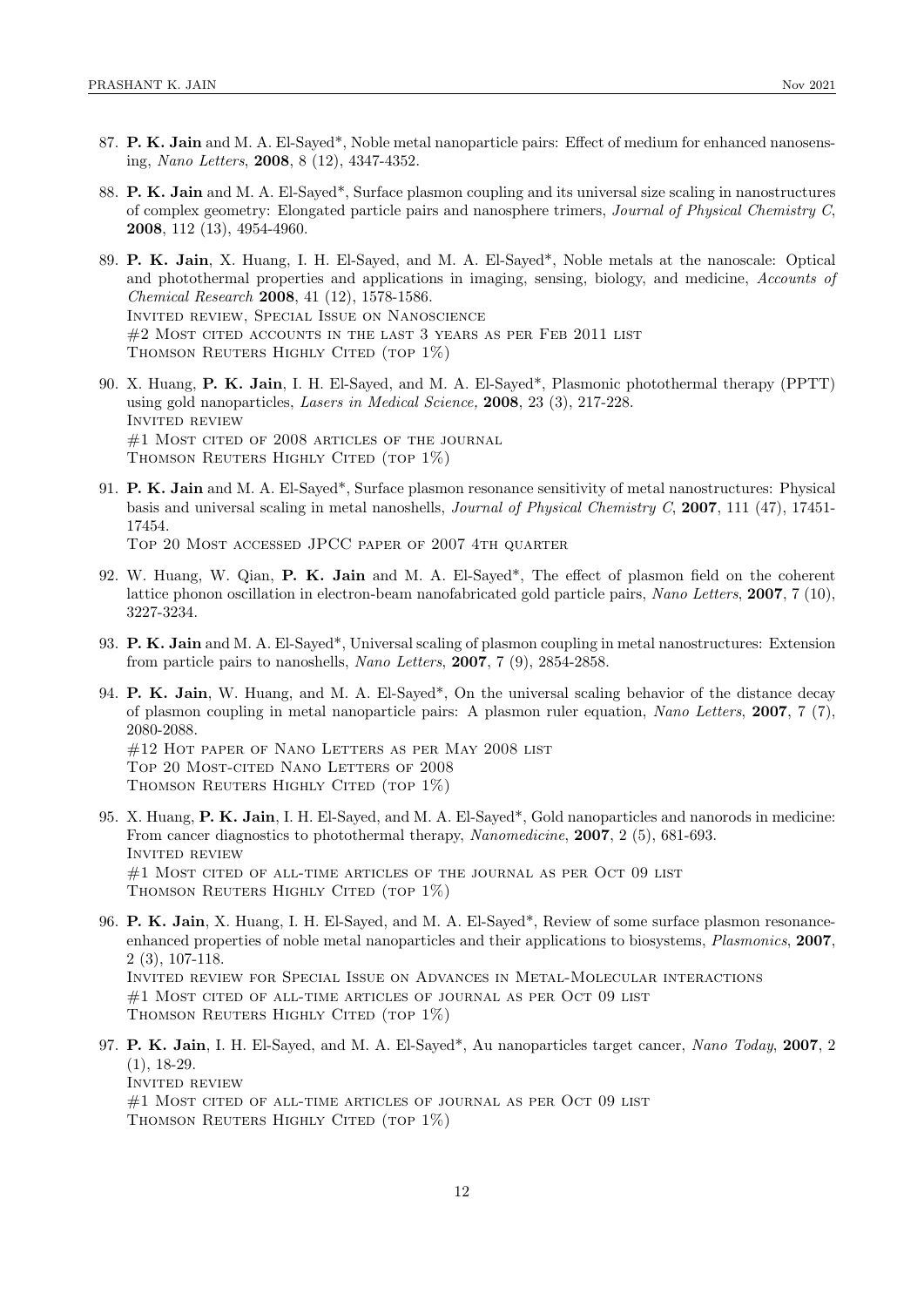- 98. P. K. Jain, S. Eustis, and M. A. El-Sayed\*, Plasmon coupling in gold nanorod assemblies: Optical absorption, discrete dipole approximation simulation and exciton coupling model, Journal of Physical Chemistry B, 2006, 110 (37), 18243-18253. #12 MOST CITED PAPER OF JPCB IN 2006 #2 HOT PAPERS OF JPCB AS PER MAR 2008 LIST THOMSON REUTERS HIGHLY CITED (TOP 1%)
- 99. P. K. Jain, K. S. Lee, I. H. El-Sayed, and M. A. El-Sayed\*, Calculated absorption and scattering properties of gold nanoparticles of different shape and composition: Applications in biological imaging and biomedicine, Journal of Physical Chemistry B, 2006, 110 (14), 7238-7248.  $#1$  in citations of 4000 JPCB papers in 2006 #1 HOT PAPER IN JPCB LIST OF MARCH 2008 Top 10 most-accessed article for 2006 and for 2007 THE MOST READ JPCB ARTICLE AS PER 2012 LIST THOMSON REUTERS HIGHLY CITED (TOP 1%)
- 100. X. Huang, P. K. Jain, I. H. El-Sayed, and M. A. El-Sayed\*, Determination of the minimum temperature required for selective photothermal destruction of cancer cells with the use of immunotargeted gold nanoparticles, Photochemistry and Photobiology, 2006, 82 (2), 412-417. #2 MOST CITED ARTICLE OF 300 ARTICLES OF JOURNAL IN 2006
- 101. P. K. Jain, W. Qian, and M. A. El-Sayed\*, Ultrafast cooling of photoexcited electrons in gold nanoparticlethiolated DNA conjugates involves the dissociation of the gold-thiol bond, *Journal of the American Chem*ical Society, 2006, 128 (7), 2426-2433. Awarded Outstanding Poster Award by PHYS division, ACS Fall 2006 National Meeting
- 102. P. K. Jain, W. Qian, and M. A. El-Sayed\*, Ultrafast electron relaxation dynamics in coupled metal nanoparticles in aggregates, Journal of Physical Chemistry B, 2006, 110 (1), 136-142.
- 103. P. K. Jain\*, A DFT-based study of the low-energy electronic structures and properties of small gold clusters, Structural Chemistry, 2005, 16 (4), 421-426. #3 MOST CITED OF ARTICLES PUBLISHED BY JOURNAL IN 2005

## PUBLISHED RESEARCH SOFTWARE TOOLS

P. K. Jain, N. Sobh, J. Smith, A. N. Sobh, S. White, J. Faucheaux, and J. Feser (2015) nanoDDSCAT, https://nanohub.org/resources/dda, DOI: 10.4231/D3QN5ZC6H

A. N. Sobh, S. White, J. Smith, N. Sobh, and P. K. Jain (2015) nanoDDSCAT+, https://nanohub.org/resources/ddaplus, DOI:10.4231/D32V2CB5K.

## PATENTS

Room-temperature, catalyst-free alkane chlorination, V. Mohan and P. K. Jain, US Provisional Patent Application No. 63/218609, Filed Jul 2021.

Process for making a regenerable oxide-based adsorbent, US Patent No. 9,561,488, Issued Feb 7, 2017, P. K. Jain, M. Behl, M. A. Shannon, J. Yeom.

Regenerable oxide-based adsorbent, US Patent No. 9,248,428, Issued Feb 2, 2016, P. K. Jain, M. Behl, M. A. Shannon, J. Yeom.

#### BOOK CHAPTERS

**P. K. Jain**\* and C. Deeb, Near-fields in assembled plasmonic nanostructures, In Handbook of Molecular Plasmonics, ISBN: 9789814303200, Editors Fabio Della Sala and Stefania D'Agostino, Pan Stanford Publishing,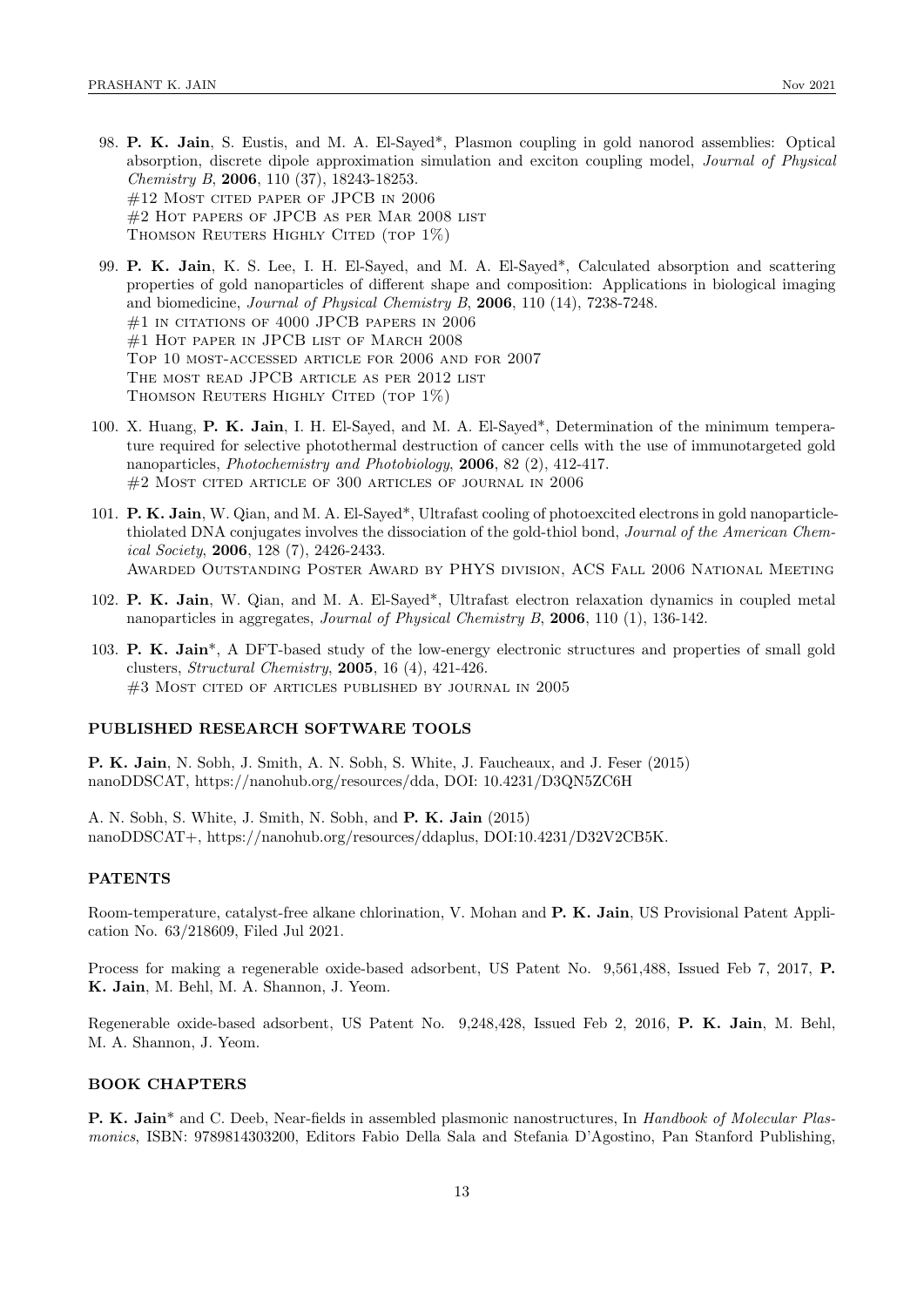#### 2013, 261-294.

S. Yu and P. K. Jain\*, Plasmonic catalysis, photoredox chemistry, and photosynthesis, In Plasmonic Catalysis: From Fundamentals to Applications, Editors Pedro Camargo and Emiliano Corts., Wiley-VCH, 2021, 137-164.

#### NEWS AND VIEWS

P. K. Jain\*, Shape-induced optical activity of chiral nanocrystals: Spotlight Summary, Optical Society of America, May 2016.

#### DOCTORAL DISSERTATIONS SUPERVISED

Dinumol Devasia, PhD in Chemistry, Label-free tracking of photocatalysis on a single nanoparticle, Defended Jun 2021.

Jaeyoung Heo, PhD in Materials Science and Engineering, Novel phase and phase transition behavior of a superionic conductor observed on the nanoscale, Defended Oct 2020.

Varun Mohan, PhD in Materials Science and Engineering, Tracking the evolution of photoexcitations in strongly light-absorbing systems, Defended Nov 2020.

Daniel Dumett Torres, PhD in Chemistry, University of Illinois - Urbana Champaign, Defended Sep 2019 Title: Computational electronic structure studies of novel condensed matter phases

Progna Banerjee, PhD in Physics, University of Illinois - Urbana Champaign, Defended Apr 2018 Title: An exploration of the emergent properties and phase transition behavior in engineered semiconducting nanocrystals prepared by cation exchange transformations

Jeremy Smith, PhD in Chemistry, University of Illinois - Urbana Champaign, Defended Jun 2016 Title: Revealing hidden dynamics via single-nanoparticle studies

Aaron Routzahn, PhD in Chemistry, University of Illinois - Urbana Champaign, Defended May 2016 Title: Single nanocrystal microscopy and spectroscopy unveils hidden mechanistic information in cation exchange

Sarah White, PhD in Chemistry, University of Illinois - Urbana Champaign, Defended Mar 2016 Title: Transformations in inorganic nanomaterials: Role of defects, surfaces, and size

Mayank Behl, PhD in ChBE, University of Illinois - Urbana Champaign, Defended Feb 2014 Title: Reactive chemistry and catalysis by doped metal-oxide nanostructures in environment-related applications

## SYMPOSIA CHAIRED

Plasmonic Nanomaterials: From Physical Chemistry Fundamentals to Societal Impact, Apr 5-6 2017, Spring 2017 ACS National Meeting, San Francisco, CA, Co-Organizer with Catherine Murphy

nanoBIO node Workshop on Light/Matter Interactions at the nanoBIO interface, Nov 28-29, 2016, UIUC, Urbana-Champaign, IL Lead Organizer with Nahil Sobh, Alexsei Aksimentiev, Progna Banerjee, Chen-Yu Li, Abby Sobh, and Bara Saadah.

Physical Principles in Functional Nanoscience: Symposium in Honor of Mostafa A. El-Sayed, Mar 13-17, 2016, Spring 2016 ACS National Meeting, San Diego, CA, Lead Organizer with Stephan Link and Christy Landes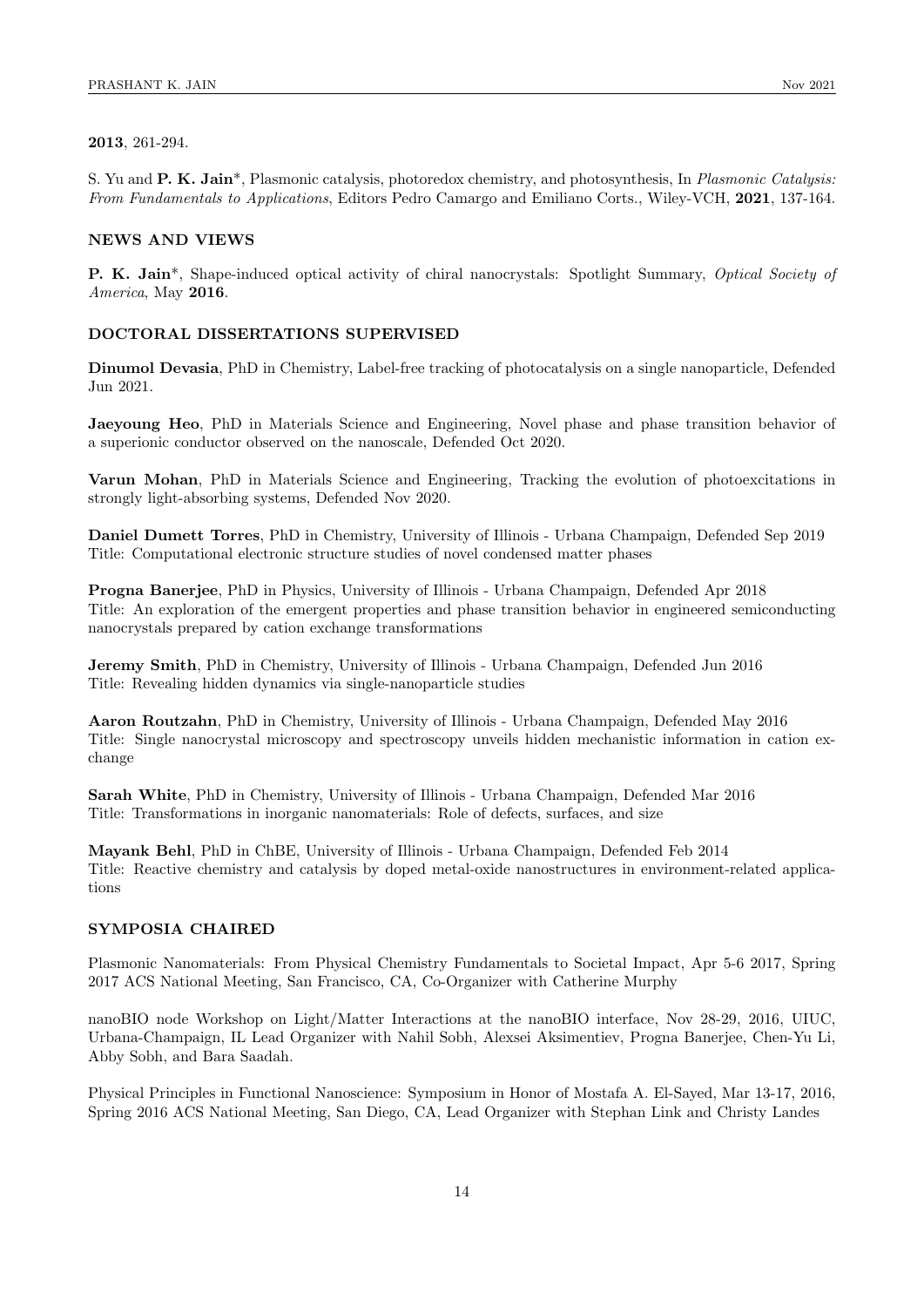nanoBIO node Workshop on Plasmonics and Its Applications, Mar 21-22, 2016, University of Colorado at Boulder, Boulder, CO Co-Organizer with Sayantani Ghosh, Nahil Sobh, and Ivan Smalyukh

Functional Plasmonics, Nov 27 - Dec 2, 2016, Fall 2016 MRS National Meeting, Boston MA, Co-organizer with Laura Na Liu (lead), Yuebing Zheng, and Yongmin Liu

## MEDIA COVERAGE AND HIGHLIGHTS

- Light-harvesting nanoparticle catalysts show promise in quest for renewable carbon-based fuels (UIUC News Bureau press release)
- Breakthrough in creating fuel from sunlight puts Us closer to carbon-neutral energy: Feature article in Leaps magazine article
- Taking lessons from nature: Science News feature on top 10 scientists of 2020 to watch
- Forschende zeigen uns wie es richtig geht: Knstliche Photosynthese an der University of Illinois: Feature on our artificial photosynthesis efforts in PhoSy magazine of Freie Universitt, Berlin
- Professor Prashant Jains path to Chemistry at Illinois: feature by Department of Chemistry
- Cheap nanoparticles pave the way for carbon-neutral fuel: Wired magazine article
- Scientists create photosynthesis-inspired fuel from CO2 and water: Express UK article
- Scientists have copied plants and turned CO2 into fuel: Sustainability Times article
- Artificial photosynthesis could clean up polluted air and produce fuel (The Week Magazine article)
- New artificial photosynthesis breakthrough uses gold to turn  $CO<sub>2</sub>$  into liquid fuel (Science Alert article)
- Artificial photosynthesis may alleviate climate change by transforming greenhouse gas carbon dioxide into liquid fuel(Techtimes article)
- Artificial photosynthesis transforms carbon dioxide into liquefiable fuels (UIUC News Bureau press release)
- Forcing reactions with plasmons (RSC Chemistry World Feature Article)
- Nine Illinois researchers rank among worlds most influential (UIUC News Bureau press release)
- Prashant K. Jain selected as a member of the 2020-2021 Defense Science Study Group (UIUC Department of Chemistry News article)
- First round of Chemistry Discovery Fund launches innovative projects by Burke, Jain, and Mitchell (UIUC Department of Chemistry news article)
- Carbon-recycling system (Science Daily article on our plasmonic phototocatalysis work)
- 2 electrons are better than 1 (Highlight of our multi-electron photocatalysis on NSF Science360 Now)
- Team achieves two-electron chemical reactions using light energy, gold (Illinois News Bureau highlights our work multi-electron photocatalysis)
- Prashant interviewed about lithium ion batteries and solid electrolytes by Brains On American Public Radio podcast.
- Superionic nanoclusters highlighted in cover story in India's Outlook Magazine (Storing the Change)
- Prashant Jain shines a light on achieving goals (Article on ACS Show Daily)
- Artificial photosynthesis, materials with unprecedented properties (Highlight on Kavli lectures at Fall 2017 ACS National Meeting)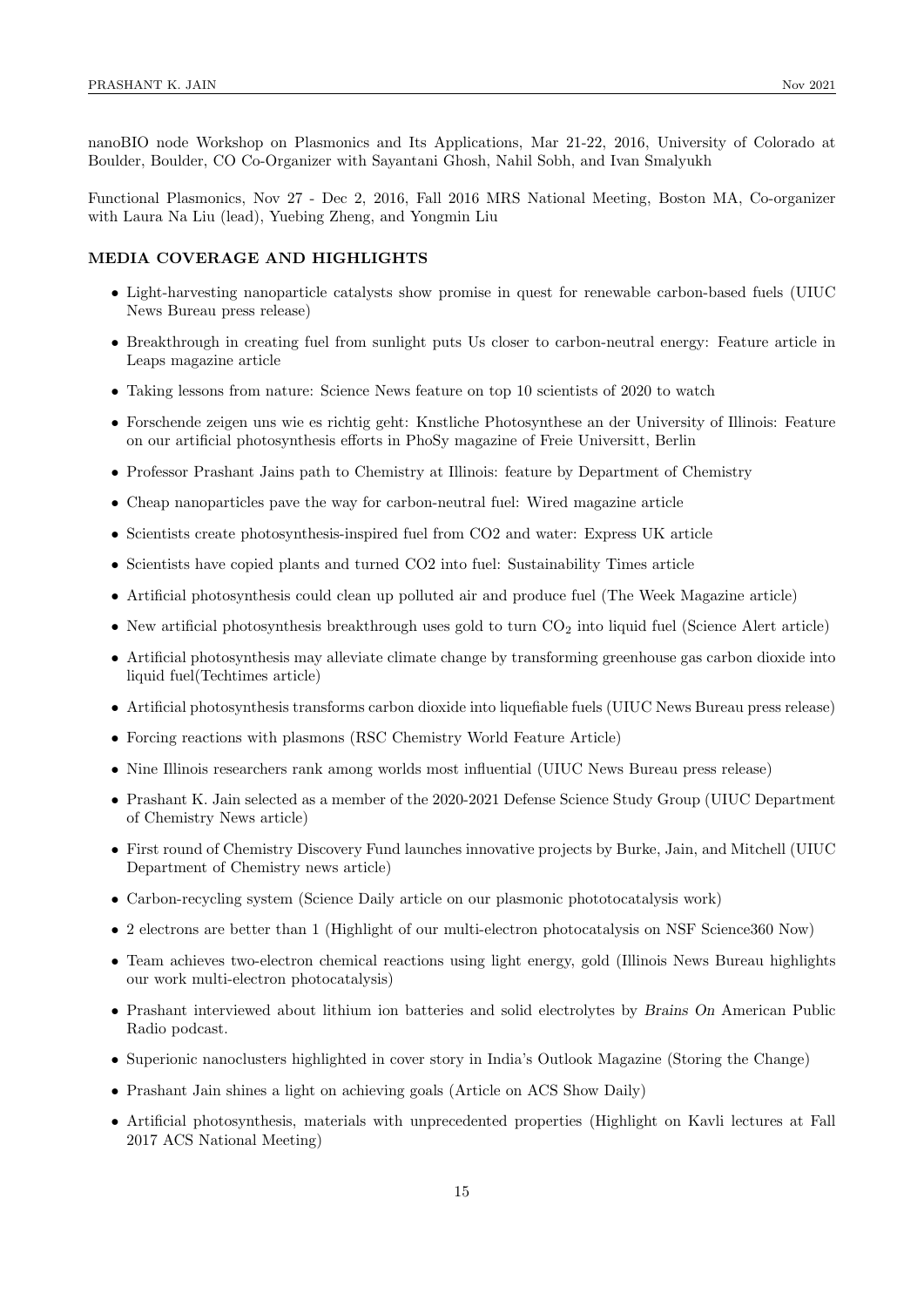- Chemistry World article quotes Prashant on recent plasmonic catalysis advance (Article: Plasmonic catalyst makes light work of carbon monoxide)
- Prashant interviewed about nanocrystals in future optical computing (Featured in La Recherche, France's monthly science magazine)
- Charging ahead: the future of batteries (Smithsonian Magazine)
- Layered graphene, imaging nematodes, preventing battery explosions (CEMag)
- Nanoclusters and the future of lithium batteries (AzoNano)
- Nanoclusters help improve lithium-ion batteries (R&D Magazine)
- Tiny nanoclusters could solve big problems for lithium-ion batteries (UIUC News Bureau)
- Illinois faculty among most highly cited worldwide (Engineering at Illinois News)
- Nanocrystal atoms cooperate like biomolecules, making better photonic devices possible (Laser Focus World article)
- Three faculty members awarded 2014 Sloan Fellowships (UIUC News Bureau)
- Perspective on quantum dot plasmons featured on cover of JPC Letters, featured in editorial and selected as ACS Editor's Choice Article
- Top Cited Paper Award from Elsevier: top 5 most-cited paper from 2009-2013 in Chemical Physics Letters
- Atoms in a nanocrystal cooperate, much like in biomolecules (UIUC News Bureau)
- Gas clean-up technology triumphs at global IChemE Awards (Sulfur cleanup chemistry highly commended as Energy award runner up)
- The Energy Award: Nanosponge soaks up sulphur (tce magazine summary of finalists)
- DuPont Celebrates Scientific Innovation by Recognizing Young Professors (Reuters article)
- Among select American innovators interviewed for National Academy of Engineering's "Educate to innovate program": contribution to become part of NAE workshop in Oct 2013
- Interviewed about quantum dots and nanoscience by Discovery Channel's Brave New World series
- Improved sulfur removal from petroleum-based fuels, Tech Beat article in Tribology and Lubrication Technology Magazine
- Nanofibers work featured by NSF and nano.gov
- Nanofibers clean sulfur from fuel, UIUC News Bureau + Science Daily, PhysOrg, The Engineer, R&D Magazine, New Energy and Fuel, and others
- Metal oxide fibers scrub sulphur from petrol fuels, theengineer.co.uk science news
- Big Little Matter: Two Indian scientists on controlling particles and creating possibilities
- Two Illinois chemists named top young innovators, UIUC News Bureau
- Five of South Asian origin amongst top 35 innovators under 35
- IACAT Fellowships support diverse collaborative projects, UIUC SCS News
- Rewriting selection rules, Nature Nanotechnology commentary
- Berkeley Lab Researcher Discover Why Pure Quantum Dots and Nanorods Shine Brighter (LBNL press release)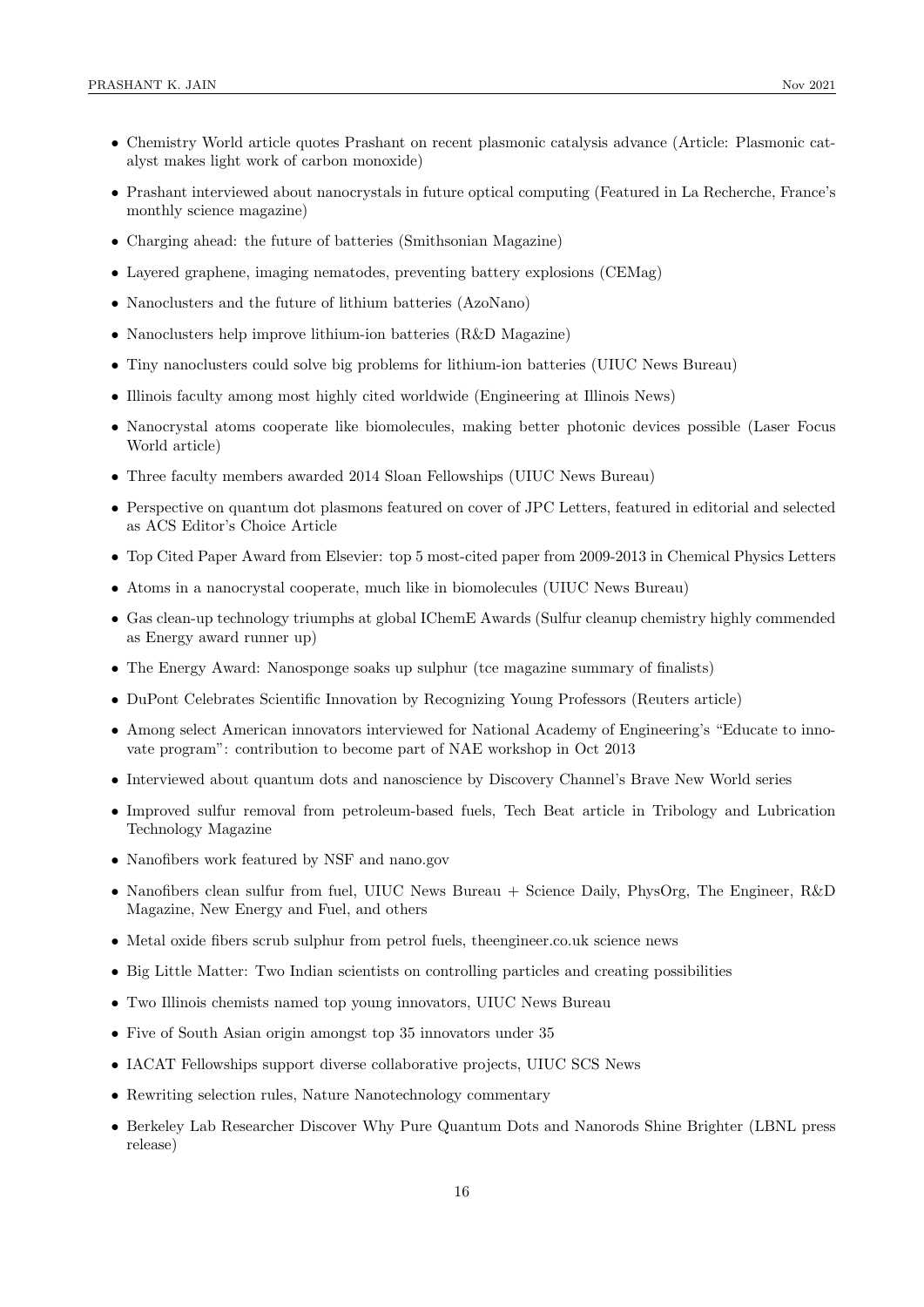- Scientists make advancements in the field of quantum dots (Daily Cal article)
- Breaking Kasha's Rule: Berkeley Lab Scientists Find Unique Luminescence in Tetrapod Nanocrystals (LBNL press release)
- Berkeley Lab researchers find plasmonic resonances in semiconductor nanocrystals (LBNL press release)
- Quantum dots enable plasmonic semis (EE Times feature)
- Feature on Miller Fellow Prashant Jain (Miller Newsletter)
- Frontier Article and Cover of Chemical Physics Letters (2010 Mar issue) on Plasmonic Coupling
- $\bullet$  #1 most cited papers of all time in Nano Today
- $\bullet$  #1 most cited papers of all time in Nanomedicine
- $\bullet$  #1 most cited papers of all time in Plasmonics

## CONTRIBUTED TALKS

- Key intermediates of carbon dioxide reduction on silver from vibrational nanospectroscopy, Mini-symposium: Multiple Potential Energy Surfaces, International Symposium on Molecular Spectroscopy, Urbana, IL, Jun 2017.
- Imaging carbon dioxide reduction on single nanoparticles, Session on Applications of Microspectroscopy for Materials Characterization, Pittcon 2017, Chicago, IL, Mar 2017.

#### INVITED/AWARD/SPECIAL TALKS

- 1. Storing light energy in chemical bonds, Southern Illinois University, Carbondale, IL Oct 2021.
- 2. Manufacturing chemicals using light, Truman State University, American Chemical Society Chapter talk, Kirksville, MO, held virtually, Oct 2021.
- 3. Fast ions in nanostructures, 1st International Shell Advanced Energy Storage Battery Conference, held virtually, Sep 2021.
- 4. Holes in the plasmonic chemistry story, Session on Plasmonically driven processes and energy conversion II, METANANO 2021, held virtually, Sep 2021.
- 5. Storing energy from plasmons in chemical bonds, Nanoplasmonics Track, 21st IEEE International Conference on Nanotechnology (NANO 2021), held virtually, Jul 2021.
- 6. From photons to chemical bonds, Keynote lecture, Plasmonics session, 95th ACS Colloid and Surface Science Symposium, held virtually, Jun 2021.
- 7. Three surprises from single-molecule-level probing of a photocatalyst, Probing Chemical Reactions by Single-Molecule Spectroscopy 2021 Conference, held virtually, Jun 2021.
- 8. Using concentrated light for the manufacturing of fuels and chemicals, Chemistry in the times of Corona seminar (held virtually), Shell Oil, Apr 2021.
- 9. Harnessing light using chemistry, Guest lecture (held virtually), ACS Student Chapter, University of Illinois at Urbana-Champaign, Urbana, IL Apr 2021.
- 10. The path from light to chemical bonds, Division of Chemistry and Biological Chemistry Virtual Seminar Series, Nanyang Technological University, Singapore, Mar 2021.
- 11. Light-matter coupling for energy harvesting and chemical manufacturing, International Physics Webinar, Department of Physics, Pabna University of Science and Technology, Bangladesh, Feb 2021.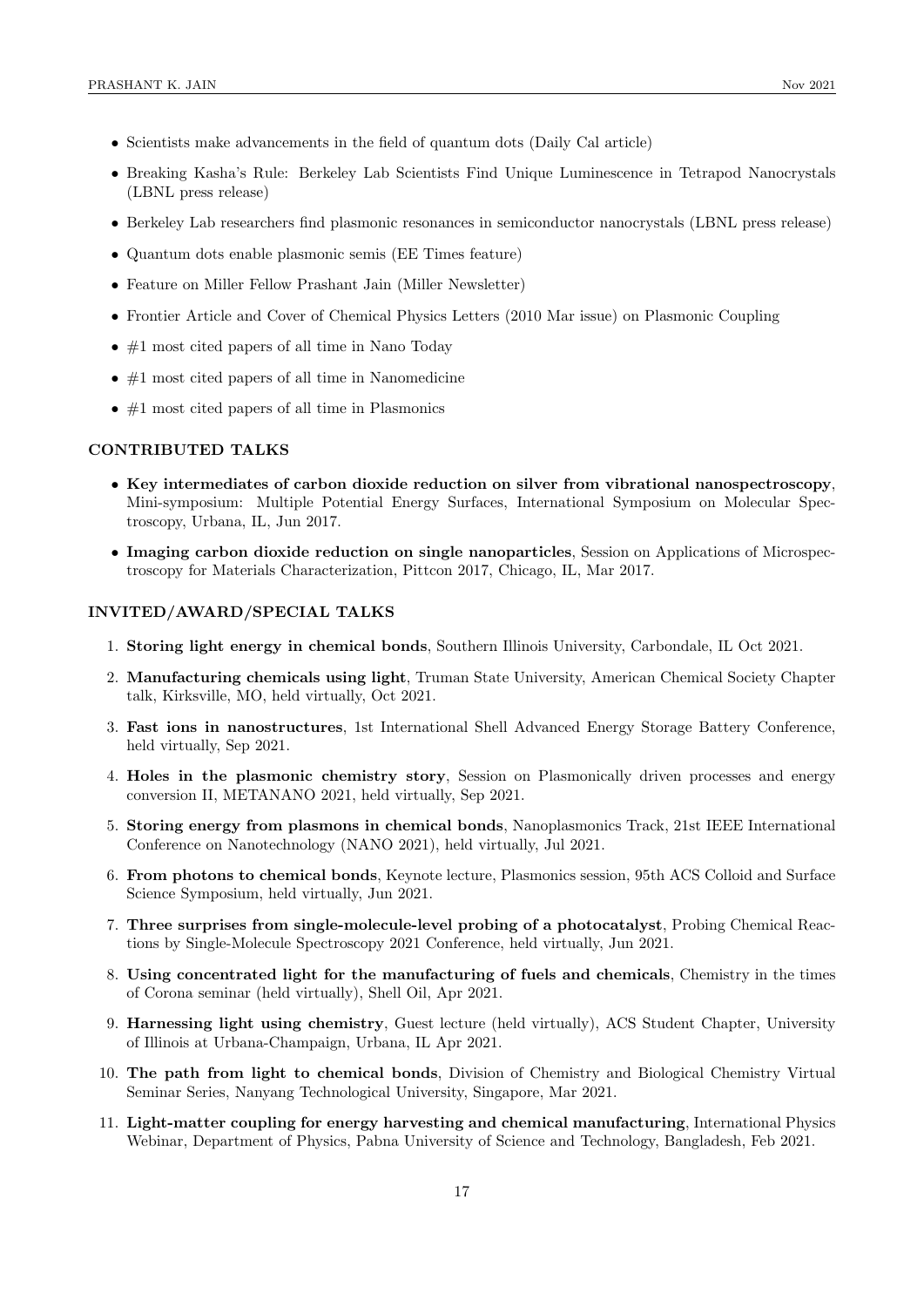- 12. Special relativity and optical control of chemistry, Department of Physics & Astronomy colloquium (held virtually), Ohio University, Athens, OH, Feb 2021.
- 13. An emerging paradigm in nanoparticle-based photocatalysis, Webinar for News in Nanocrystals Community (NiNC), Jan 2021.
- 14. Plasmonic chemistry: concepts and controversies, Opening webinar in series on Elementary Processes of Light-Driven Reactions at Nanoscale Metals, Institut fr Physik und Astronomie, Universitt Potsdam, Potsdam and Ultrafast Dynamics group, Helmholtz-Zentrum, Berlin, Germany, Jan 2021.
- 15. Harnessing the chemical potential of light, Department of Chemistry seminar (held virtually), Dalhousie University, Halifax, NS, Canada, Nov 2020.
- 16. Harvesting the free energy of light using gold, Invited webinar on Gold for catalysis by a highly cited research over the past 3 years, International GOLD conference, Nov 2020.
- 17. Plasmonic materials, VAIBHAV summit of the Government of India, session on Advanced Materials co-organized by IISER Thiruvananthapuram, held virtually, Oct 2020.
- 18. Capturing intermediates and intrinsic noise in CO2 reduction catalysis (as published title), 260th ACS National meeting, PHYS symposium on Spectroscopy for Understanding Catalysis, held virtually, Aug 2020.
- 19. Harvesting charge carriers and free energy from plasmonic excitations, Plasmonic Photonics Session, Virtual Conference on Nanoscale Science and Technology (VC-NST) 2020, Hosted online amid COVID-19 outbreak, Mar 2020.
- 20. The chemical potential of plasmonic excitations, 2nd Frontiers in Photochemistry Conference, Nassau, The Bahamas, Feb 2020.
- 21. Plasmonic photosynthesis, Physical Chemistry seminar, Purdue University, West Lafayette, IN, Dec 2019.
- 22. Turning plasmons in C-C and C-H bonds, Graduate seminar series, Chemical Engineering, Oklahoma State University, Nov 2019.
- 23. What goes on at the surface of a plasmonic catalyst?, Innovative Nanomaterials for Electronics, Energy, Photonics & Bioanalytics, 2019 ACS Southwest-Rocky Mountain Regional Meeting, El Paso, TX, Nov 2019.
- 24. Using plasmons for harvesting energy and tuning reaction selectivity, Light for Energy: Photonic & Thermal Nanotechnology, 2019 ACS Southwest-Rocky Mountain Regional Meeting, El Paso, TX, Nov 2019.
- 25. Plasmonic photosynthesis, Plasmonics and Solar Energy Conversion (I04), 236th ECS National Meeting, Atlanta, GA, Oct 2019.
- 26. Unusual catalog of hydrocarbons captured in plasmon-catalyzed chemistry, Symposium on Getting to the Bottom: Optical & Electron Imaging of Reactive Chemical Systems, 258th ACS National Meeting, San Diego, CA, Aug 2019.
- 27. Harvesting plasmons for the formation of energy-rich bonds, Research seminar, University of Hong Kong, Hong Kong, Aug 2019.
- 28. Plasmonically-powered energy storage in carbon-carbon bonds, Gordon Research Conference on Plasmonically Powered Processes, Hong Kong, Jul 2019.
- 29. Label-free single-molecule-imaging of a catalytic reaction, Plenary Talk, 4th International Conference on Enhanced Spectroscopies, London, Ontario, Canada, Jun 2019.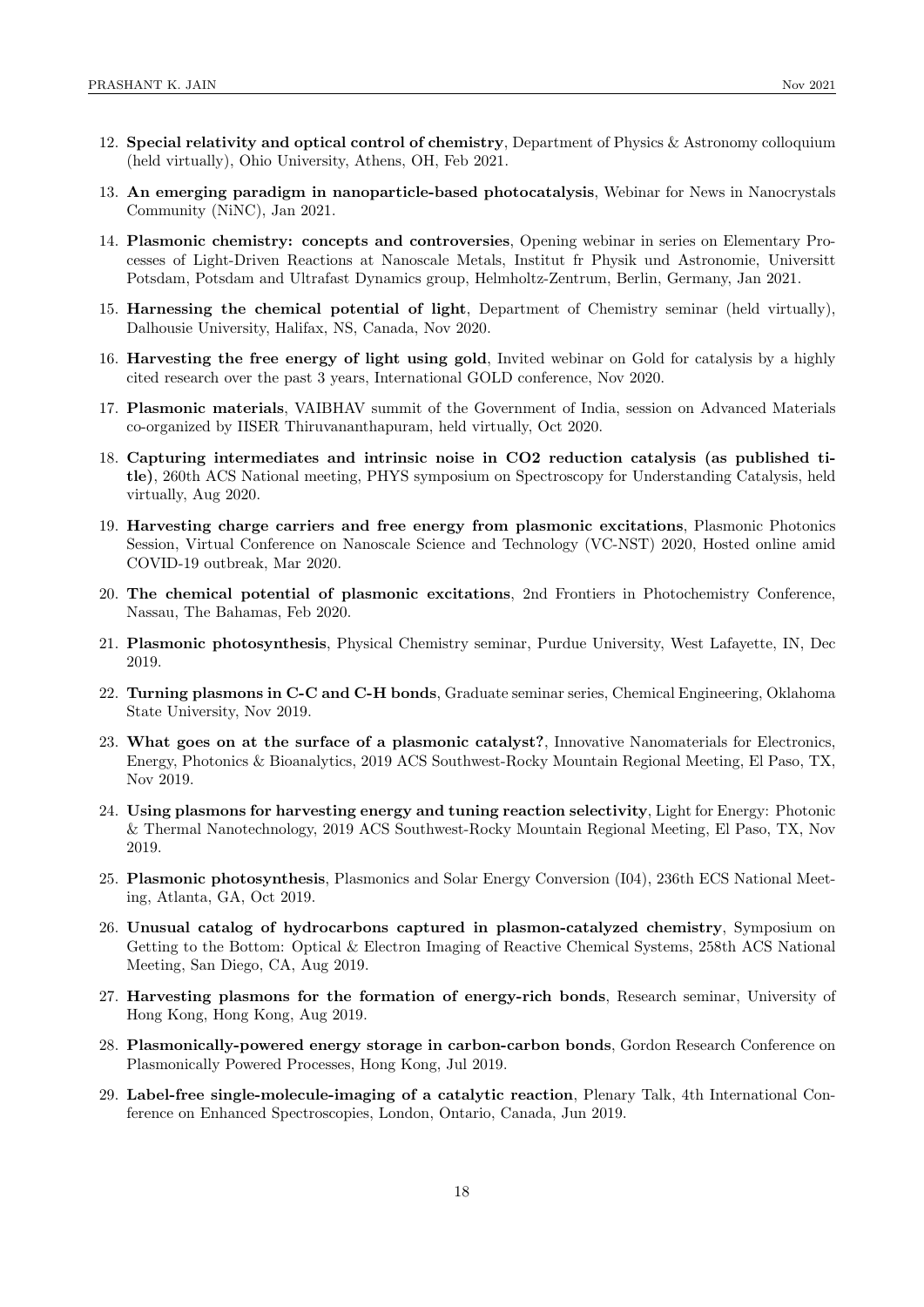- 30. Plasmon excitation-driven reduction and coupling of carbon dioxide molecules, Symposium on Renewable Fuels via Artificial Photosynthesis or Heterocatalysis (I03), 235th ECS National Meeting, Dallas, TX, May 2019.
- 31. Multi-electron harvesting and catalysis using plasmonic nanoparticles: A mechanistic understanding, Symposium on Light Energy Conversion (B07), 235th ECS National Meeting, Dallas, TX, May 2019.
- 32. Plasmonic photosynthesis, Fitzpatrick Institute of Photonics Seminar Co-hosted with Chemistry, MEMS & MatSci, Duke University, Durham, NC, Apr 2019.
- 33. Fixing carbon with assistance from plasmon excitations, Physical/Analytical Seminar, Texas A&M University, College Station, TX, Oct 2018.
- 34. Watching carbon fixation on a plasmonic catalyst nanoparticle, Symposium on Technical Developments & Applications of Optical Chemical Imaging, 256th ACS National Meeting, Boston, MA, Aug 2018.
- 35. Carbon fixation on plasmonic catalysts, Department of Chemical Sciences, Tata Institute of Fundamental Research, Jun 2018.
- 36. Carbon fixation on plasmonic catalysts, College of Environment and Energy, South China University of Science and Technology, May 2018.
- 37. Carbon fixation on plasmonic catalysts, School of Chemistry and Chemical Engineering, Nanjing University, May 2018.
- 38. Carbon fixation on plasmonic catalysts, Electroanalytical Chemistry Lecture series, Changchun Institute of Applied Chemistry, May 2018.
- 39. Carbon dioxide to hydrocarbon conversion on plasmonic catalysts, Frontiers in Photochemistry Conference, Cancun, MX, Feb 2018.
- 40. Turning Photons into Chemical Bonds: artificial photosynthesis, sculpting EM fields, multielectronic states and energy-rich bonds, Lunch hour seminar, American Vacuum Society UIUC student chapter, Urbana, IL, Oct 2017.
- 41. Turning photons into chemical bonds, Chemistry seminar, Wabash College, Crawfordsville, IN, Oct 2017.
- 42. Turning photons into chemical bonds using strong light-matter coupling, Invited award talk, AVS Prairie Chapter meeting, Milwaukee, WI, Sep 2017.
- 43. Turning photons into chemical bonds, Kavli Emerging Leader in Chemistry Lecture, 254th ACS National Meeting, Washington DC, Aug 2017.
- 44. Key insights into carbon dioxide photoreduction from single-nanoparticle catalysis studies, Invited talk, Colloidal Metal and Semiconductor Nanostructures Symposium, 254th ACS National Meeting, Washington DC, Aug 2017.
- 45. Advanced energy materials based on nanocrystals, Invited talk, NaNaX8, Braga, Portugal, Jul 2017.
- 46. Light/matter interactions for the biomedical researcher, Tutorial lecture, NSF-funded Workshop on Light/Matter Interactions at the nanoBIO interface, UIUC, Urbana, IL, Nov 2016.
- 47. Chemical secrets told, one nanocrystal at a time, Physical chemistry seminar, UIUC, Urbana, IL, Sep 2016.
- 48. Plasmon in a box, Symposium on new directions in nanoplasmonics, SciX 2016, Minneapolis, MN, Sep 2016.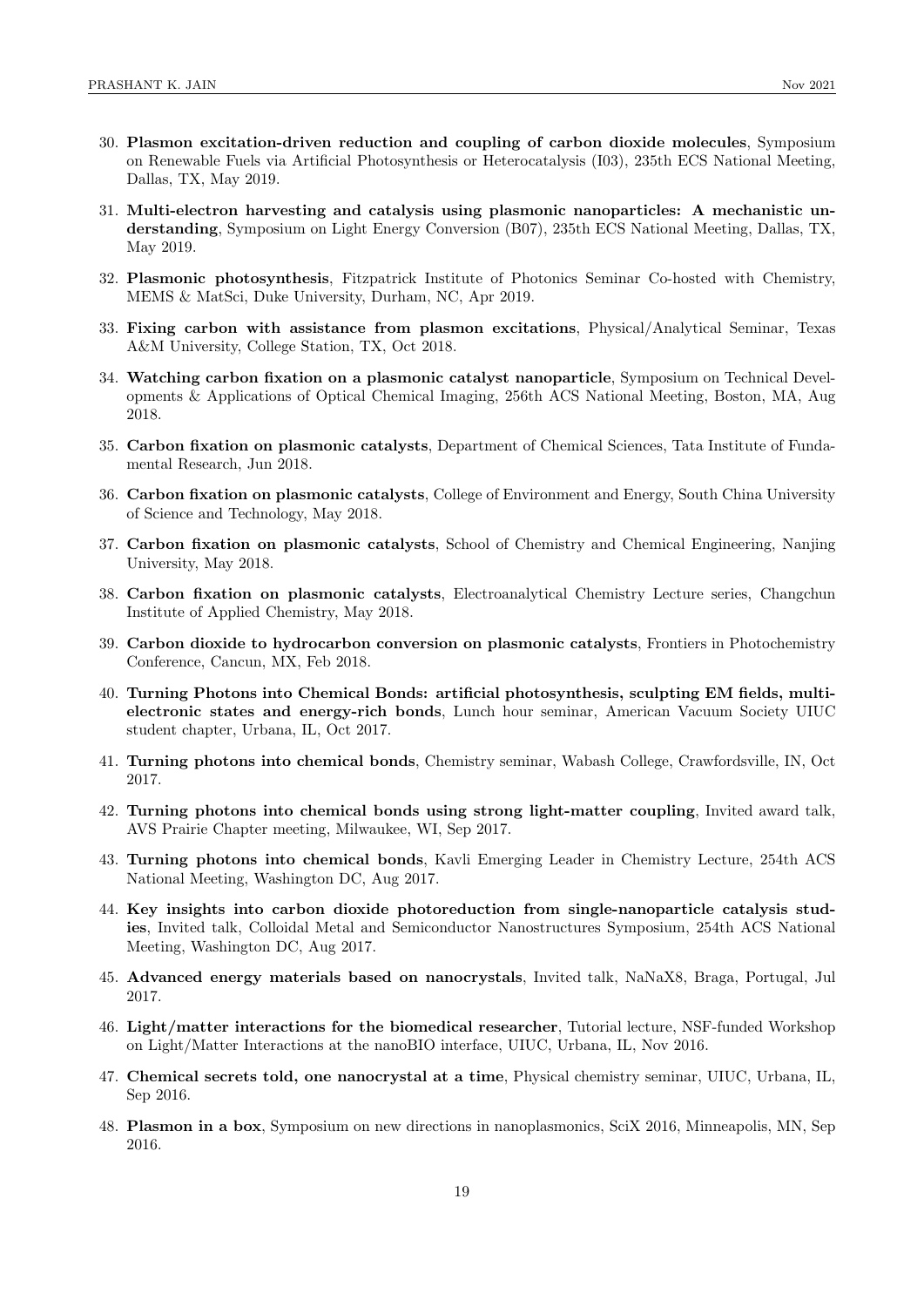- 49. Dynamics and heterogeneity of carbon dioxide adsorption and photoreduction uncovered from single-nanoparticle studies, 252nd ACS National Meeting, Philadelphia, PA, Aug 2016.
- 50. The nature of nanocrystalline transformations, Seminar in Catalysis Chapter, 3M, St. Paul, MN, Jun 2016.
- 51. Learning atomistic secrets of chemistry from nanosolids, Physical chemistry seminar, MIT, Cambridge, MA, May 2016.
- 52. Atomic secrets of solid-state transformations, Physical chemistry seminar, Stanford University, Palo Alto, CA, May 2016.
- 53. Atomic secrets of solid-state transformations, Physical chemistry seminar, Rice University, Houston, TX, Apr 2016.
- 54. Learning atomistic secrets of chemistry from nanosolids, Physical/Analytical chemistry seminar, Iowa State University, Ames, IA, Apr 2016.
- 55. The nature of nanocrystalline transformations, Webinar, Center for Sustainable Nanotechnology, University of Wisconsin-Madison, WI, Mar 2016.
- 56. Plasmon in a box, Invited lecture in honor of Priestley medalist M. A. El-Sayed, PHYS Symposium on Physical principles in functional nanoscience, 251st ACS National Meeting, San Diego, CA, Mar 2016.
- 57. Some hidden facts about chemistry in the solid-state, Chemical Physics seminar, Caltech, Pasadena, CA, Feb 2016.
- 58. Some hidden facts about chemistry in the solid-state, Physical Chemistry seminar, University of Wisconsin-Madison, Madison, WI, Nov 2015.
- 59. Some hidden facts about chemistry in the solid-state, Physical Chemistry seminar, University of Colorado at Boulder, Boulder, CO, Nov 2015.
- 60. Some hidden facts about chemistry in the solid-state, Physical Chemistry seminar, University of California at Berkeley, CA, Oct 2015.
- 61. Some hidden facts about chemistry in the solid-state, James Frank Institute Colloquium, University of Chicago, Chicago, IL, Sep 2015.
- 62. Hidden dynamics of solid-state reactions, revealed one nanocrystal at a time, JPC C Award lecture, 250th ACS National Meeting, Boston, MA, Aug 2015.
- 63. Collective behavior in the solid-state, MRSEC colloquium, Northwestern University, Evanston, IL, May 2015.
- 64. Collective behavior in the solid-state elucidated by plasmonic spectroscopy, Invited talk, Session on Probing Nano-Plasmonic Phenomena at the Single Molecule, Single Electron, & Single Photon Level, 249th ACS National Meeting, Denver, CO, Mar 2015.
- 65. Atomistic insights into chemical reactions, one nanocrystal at a time, DuPont, Mar 2015.
- 66. Atomistic insights into reactive and catalytic transformations, one nanocrystal at a time, Physical chemistry seminar, Cornell University, Mar 2015.
- 67. Atomistic insights into reactive and catalytic transformations, one nanocrystal at a time, Physical chemistry seminar, UCLA, Mar 2015.
- 68. Atomistic insights into reactions, one nanocrystal at a time, MRSEC colloquium, Columbia University, Jan 2015.
- 69. Collective behavior of electrons and atoms in the solid-state, CeNSE seminar, Indian Institute of Science, Bengaluru, India, Jan 2015.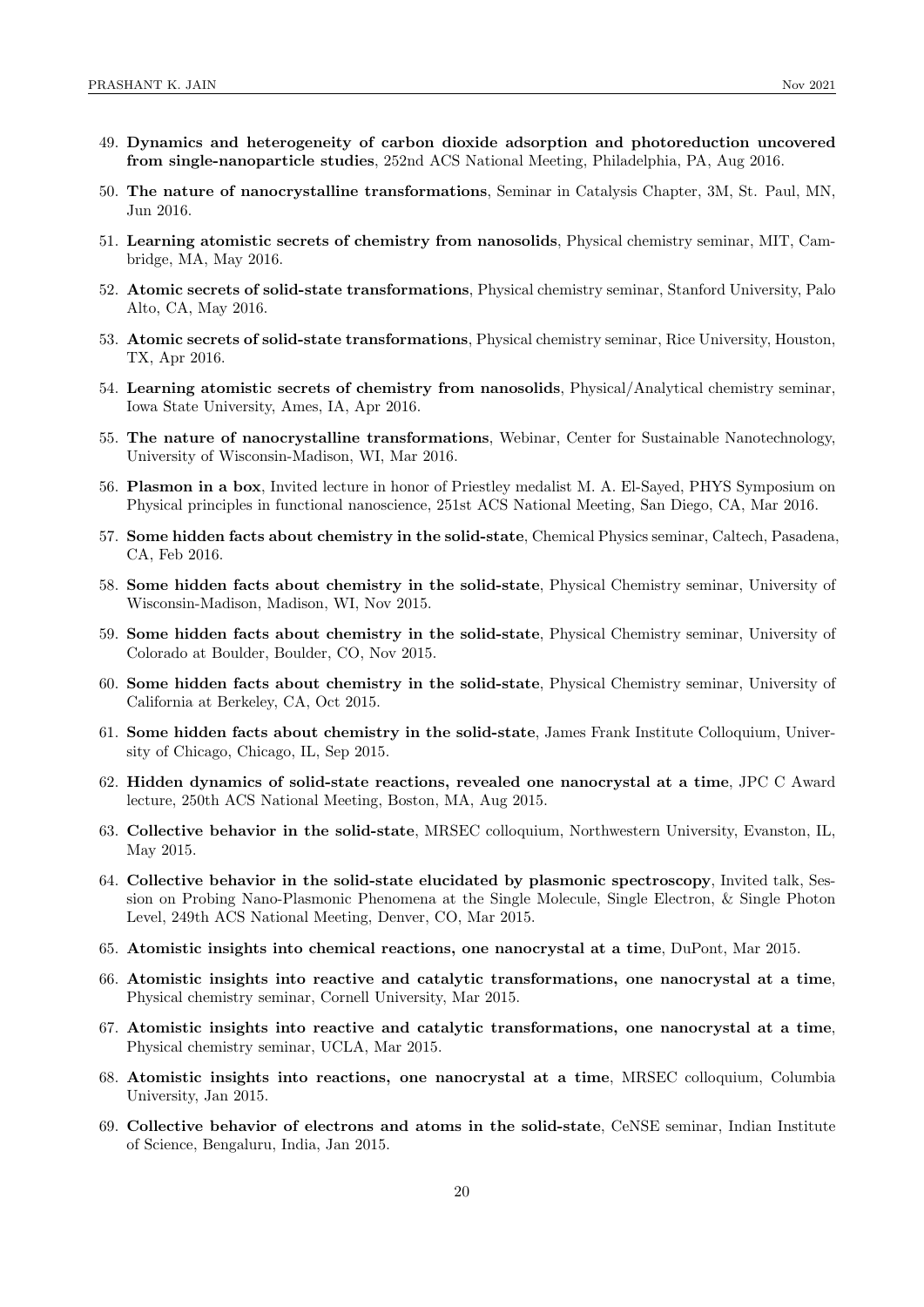- 70. Making a difference through your work: Some examples from nanoscience research, Keynote address, National Honor Society Induction Ceremony, Champaign Central High School, Dec 2014.
- 71. Atomistic insights into reactive transformations obtained one nanocrystal at a time, Department of Chemical Engineering, University of Illinois at Chicago, Nov 2014.
- 72. Collective behavior of electrons and atoms in nanosolids, Materials Chemistry seminar, Department of Chemistry and Biochemistry, Indiana University, Bloomington, IL, Nov 2014.
- 73. Atomistic insights into reactive and catalytic transformations obtained from single-nanocrystal studies, Physical Chemistry seminar, School of Chemistry and Biochemistry, Georgia Institute of Technology, Atlanta, GA, Sep 2014.
- 74. Deciphering solid-state chemistry and catalysis one nanocrystal at a time, Noble Metal Nanoparticles Gordon Research Conference, Mount Holyoke, MA, Jun 2014.
- 75. Collective Behavior of Electrons and Ions, Institut des NanoSciences de Paris, Universite Pierre et Marie Curie, Paris, France, Jun 2014.
- 76. Collective Behavior of Electrons and Ions, Laboratory for Nanoscience, Instrumentation, and Optics, Universite de Technologie de Troyes, France, Jun 2014.
- 77. Chemistry on the nanoscale, Radiation Lab and Physical/Analytical Chemistry seminar, University of Notre Dame, IN, May 2014.
- 78. Deciphering solid-state chemistry on the nanoscale, MSE Department, Stanford University, Palo Alto, CA, Apr 2014.
- 79. Deciphering chemistry on the nanoscale using optical spectroscopy, Modern Optics Seminar, MIT, Cambridge, MA, Apr 2014.
- 80. Elucidating chemical transformations one nanocrystal at a time, Chemistry dept, Indiana University-Purdue University, Indianapolis, IN, Mar 2014.
- 81. Chemistry on the nanoscale, Golden Jubilee Visiting Fellow lecture, Institute of Chemical Technology, Mumbai, India, Jan 2014.
- 82. Elucidating chemical transformations one nanocrystal at a time, Institute of Materials Science and Engineering, Washington University at St. Louis, MO, Nov 2013.
- 83. Elucidating chemical transformations one nanocrystal at a time, Invited talk, M. A. El-Sayed 80th Birthday Symposium, ACS Southeastern Regional Meeting, Atlanta, GA, Nov 2013.
- 84. Chemical transformations on the nanoscale, Invited talk, Nanocrystal Analytical Chemistry Session, 246th ACS National Meeting, Indianapolis, IN, Sep 2013.
- 85. Single-nanocrystal reaction trajectories reveal co-operative nature of transition, Invited Young Investigator Talk, Gordon Research Conference on Nanocrystals, Mount Holyoke, MA, Aug 2013.
- 86. Nanoscience in the Classroom: Nanoparticles, light, and solar energy, Hot Topic Session, Beginning Teacher STEM Conference, Champaign, IL, Jul 2013.
- 87. Chemical transformations on the nanoscale, Plenary talk, 87th ACS Colloids and Surface Science Symposium, Riverside, CA, Jun 2013.
- 88. Computational Nano-Optics, Institute for Advanced Computing Applications and Technologies, UIUC, Urbana, IL, Jun 2013.
- 89. Optical computing, Google Solve for [X], San Martin, CA, Feb 2013.
- 90. Nanocrystal Chemistry and Photochemistry, Genesys Crystal and Graphene Science Symposium, Boston, MA, Sep 2012.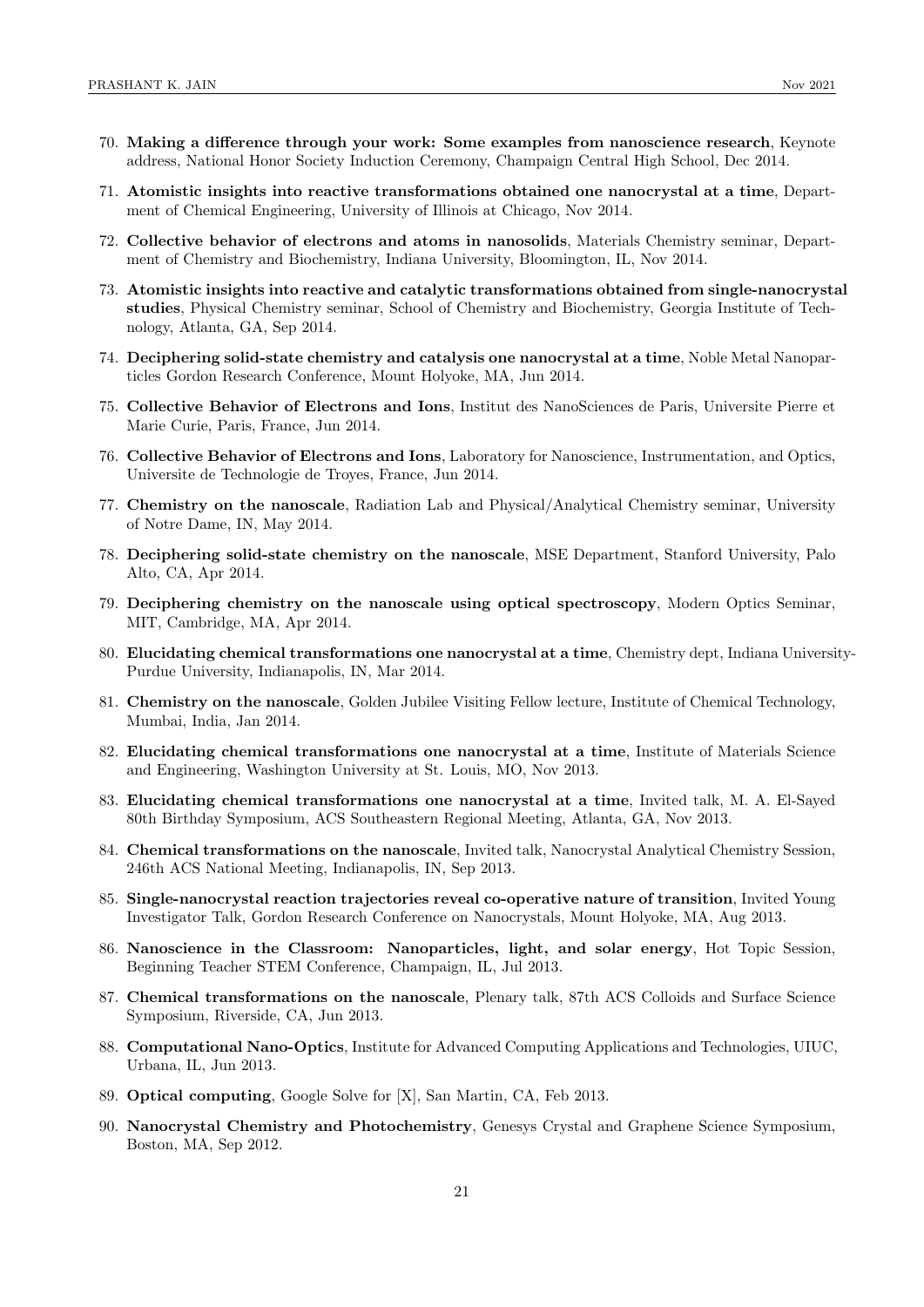- 91. Controlling electrons, ions, and photons using inorganic nanostructures, Dow Chemical Day, Young Investigators talk, UIUC, IL, May 2012.
- 92. Nano-optics and chemistry, Berkeley Nanotechnology Forum 2012, UC Berkeley, CA, Apr 2012.
- 93. Light on the nanoscale, Center for Advanced Theory and Material Simulation (CATMS) Lunch Series talk, UIUC, IL, Apr 2012.
- 94. Nano-optics and chemistry: From Metals to Semiconductors, CGSA-sponsored talk, Chemistry Dept., University of Maryland, Baltimore County, MD, Feb 2012.
- 95. Nano-optics and chemistry: From Metals to Semiconductors, Invited talk, Chemistry Dept., University of Louisville, Louisville, KY, Jan 2012.
- 96. Nano-optics and chemistry, Invited talk, Argonne National Lab, Center for Nanoscale Materials, IL, Jan 2012.
- 97. Actively tunable plasmon resonances in doped semiconductor quantum dots, Invited Hot topic talk, Gordon Research Conference on Nanocrystals, Clusters, and Nanostructures, Mount Holyoke, MA, Jul 2011.
- 98. Photons, ions, and defects on the nanoscale, Invited talk, IIT Bombay, Chemistry Dept., Mumbai, India, Jun 2011.
- 99. Lighting up the nanoscale, Invited keynote speech, National Science Teachers Association Symposium, San Francisco, CA, Mar 2011.
- 100. Photons, ions, and defects on the nanoscale, Invited talk, Materials Science and Engineering Dept., Cornell University, Ithaca, NY, Mar 2011.
- 101. Photons, ions, and defects on the nanoscale, Dept. of Chemistry, UC Berkeley, CA, Jan 2011.
- 102. Photons, ions, and defects on the nanoscale, Dept. of Chemistry, Yale University, New Haven, CT, Jan 2011.
- 103. Photons, ions, and defects on the nanoscale, Dept. of Chemistry, University of Chicago, Chicago, IL, Dec 2010.
- 104. Photons, ions, and defects on the nanoscale, Dept. of Chemistry, University of Wisconsin, Madison, WI, Dec 2010.
- 105. Photons, ions, and defects on the nanoscale, Dept. of Chemistry, University of Illinois, Urbana-Champaign, IL Dec 2010.
- 106. Photons, ions, and defects on the nanoscale, Depts. of Chemical Sciences and of Condensed Matter Physics and Materials Science, Tata Institute of Fundamental Research, Mumbai, India, Nov 2010.
- 107. Lighting up nanostructures, Chemical Engineering and Physics Depts., Institute of Chemical Technology, Mumbai, India, Feb 2010.
- 108. Rational design of noble metal nanostructures: Implications for nanosensing, Program track on NanoScience, SPIE Optics + Photonics Annual Meeting, San Diego, CA, Aug 2009.
- 109. Using nanostructures to control Light: Implications for biomedicine, University of California San Francisco Medical School, CA, Jul 2009.
- 110. Controlling light at the nanoscale using noble metals, Department of Condensed Matter Physics and Materials Science, Tata Institute of Fundamental Research, Mumbai, Feb 2009.
- 111. Gold nanoparticles: Properties and some applications in medicine and biology, Program Track on Nano/Biophotonics, SPIE Photonics West, San Jose, CA, Jan 2009.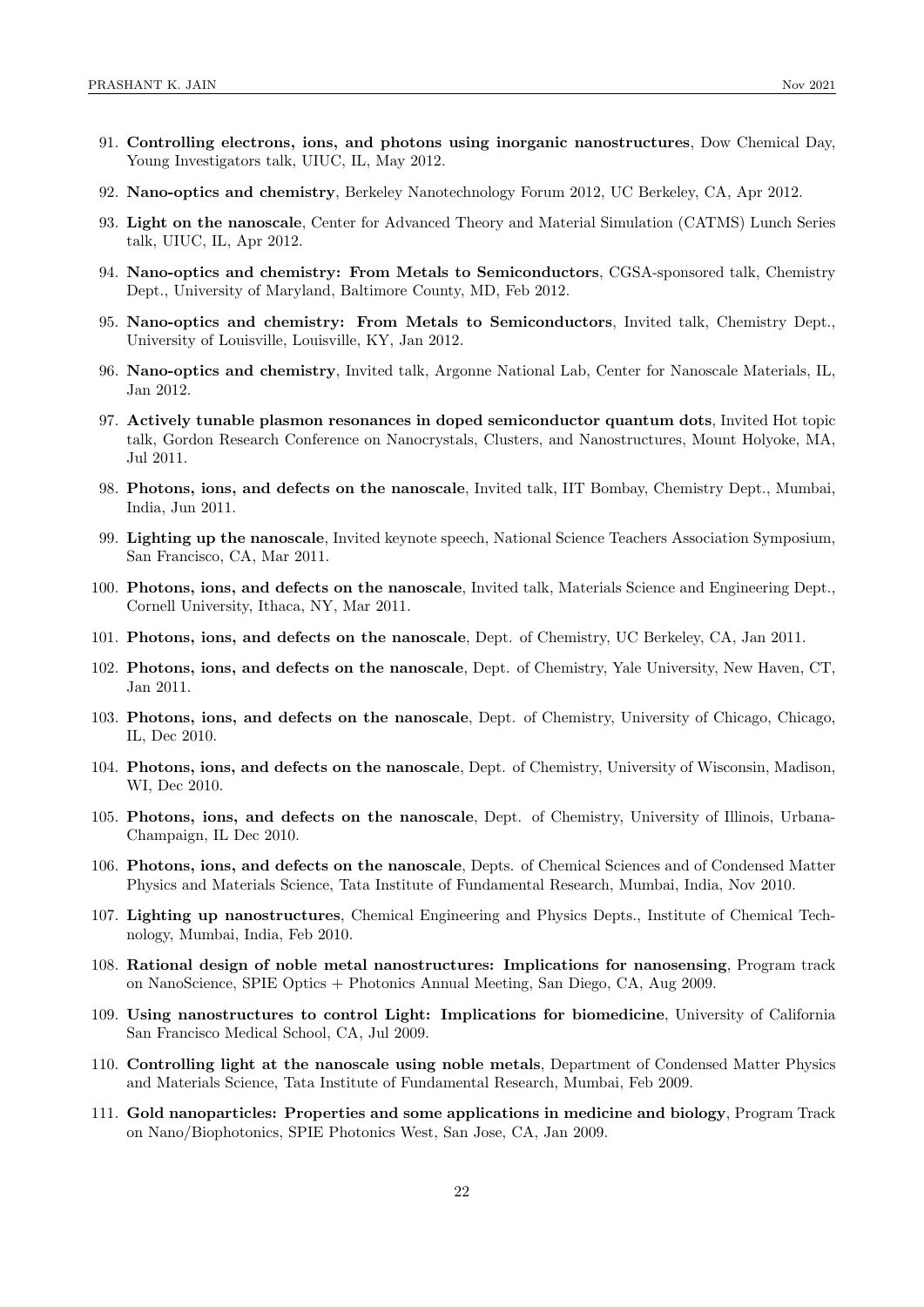- 112. Surface plasmon resonance-enhanced magneto-optics (SuPREMO), Walsworth group, Center for Astrophysics, Harvard University, Cambridge, MA, Nov 2008.
- 113. Plasmonic nanostructures for enhancing optical activity, Chemistry and Chemical Biology Student and Postdoc Seminar Series, Harvard University, Cambridge, MA, Nov 2008.
- 114. A universal scaling model for materials design of plasmonic nanostructures, Graduate Student Awards Symposium, Fall MRS Meeting, Boston, MA, Nov 2007.
- 115. The physical nature of coupling between noble metal plasmons, Atlanta Area Chemical Physics Prize Lectures, Emory University, Atlanta, GA, Mar 2008.
- 116. The physical nature of plasmon coupling, University of California at Berkeley, Liphardt Lab, Dept. of Physics, Nov 2007.
- 117. How do noble metal plasmons couple, Harvard University, Department of Chemistry and Chemical Biology, Oct 2007.
- 118. Plasmonic gold nanotechnology for the diagnosis and selective photothermal therapy of cancer, Elan Drug Technologies Georgia Tech Visit, Petit Institute for Bioscience and Bioengineering, Georgia Institute of Technology, Atlanta, GA, Jan 2007.
- 119. Coupling in nanoparticle assemblies: An interesting look at plasmons and their nanotechnological applications, PhD Student Awards Symposium, School of Chemistry and Biochemistry, Georgia Institute of Technology, Atlanta, GA, Oct 2006.

## FUNDING/GRANTS AWARDED

- National Science Foundation CAREER Award Supplement, Elucidation of the mechanistic origins of plasmon-induced chemical reactions, PI, \$119,848 awarded, 09/01/2021-02/28/2022
- Alumni Research Scholar, Awardee, \$75,000 awarded, 08/16/2020-08/15/2025
- Discovery Fund, Department of Chemistry, Awardee, \$40,000 awarded, 09/01/2018-8/31/2020
- Richard and Margaret Romano Professorial Scholar, Awardee, \$45,000 awarded, 01/01/2018-12/31/2020
- Energy and Biosciences Institute/Shell, Enhancing clean energy technologies by visible light plasmonic excitation, PI, \$879,736 awarded, 09/01/2017-05/31/2021
- Energy and Biosciences Institute/Shell, Fast-ion transport in nanostructured solid electrolytes, PI, \$750,000 awarded, 09/01/2017-05/31/2021
- National Science Foundation CAREER Award, Elucidation of the mechanistic origins of plasmon-induced chemical reactions, PI, \$655,580 awarded, 08/01/2015-08/31/2021
- 3M Nontenured Faculty Award, PI, \$45,000 awarded,  $08/01/2015-07/31/2018$
- American Chemical Society Petroleum Research Fund Doctoral New Investigator, Discovery of active sites on nanostructured oxides for desulfurization, PI, \$110,000 awarded, 09/01/2015-08/31/2017
- Arnold and Mabel O. Beckman Young Investigator Award, PI, \$750,000 awarded, 09/01/2014-08/31/2019
- Alfred P. Sloan Foundation Research Fellowship in Chemistry, Awardee, \$50,000 awarded, 09/15/2014- 09/14/2016
- DuPont Young Professor grant, Discovery of Structure-Activity Relationships on the Nanoscale, PI, \$75,000 awarded, 09/01/2013-08/31/2016
- UIUC Campus Research Board, PI,  $$14,240$  awarded,  $10/10/2013-07/01/2015$
- NCSA Faculty fellowship, A Platform for Characterization and Prediction of Novel Nano-optic Phenomena, PI, \$25,000 awarded, 09/01/2012-08/31/2013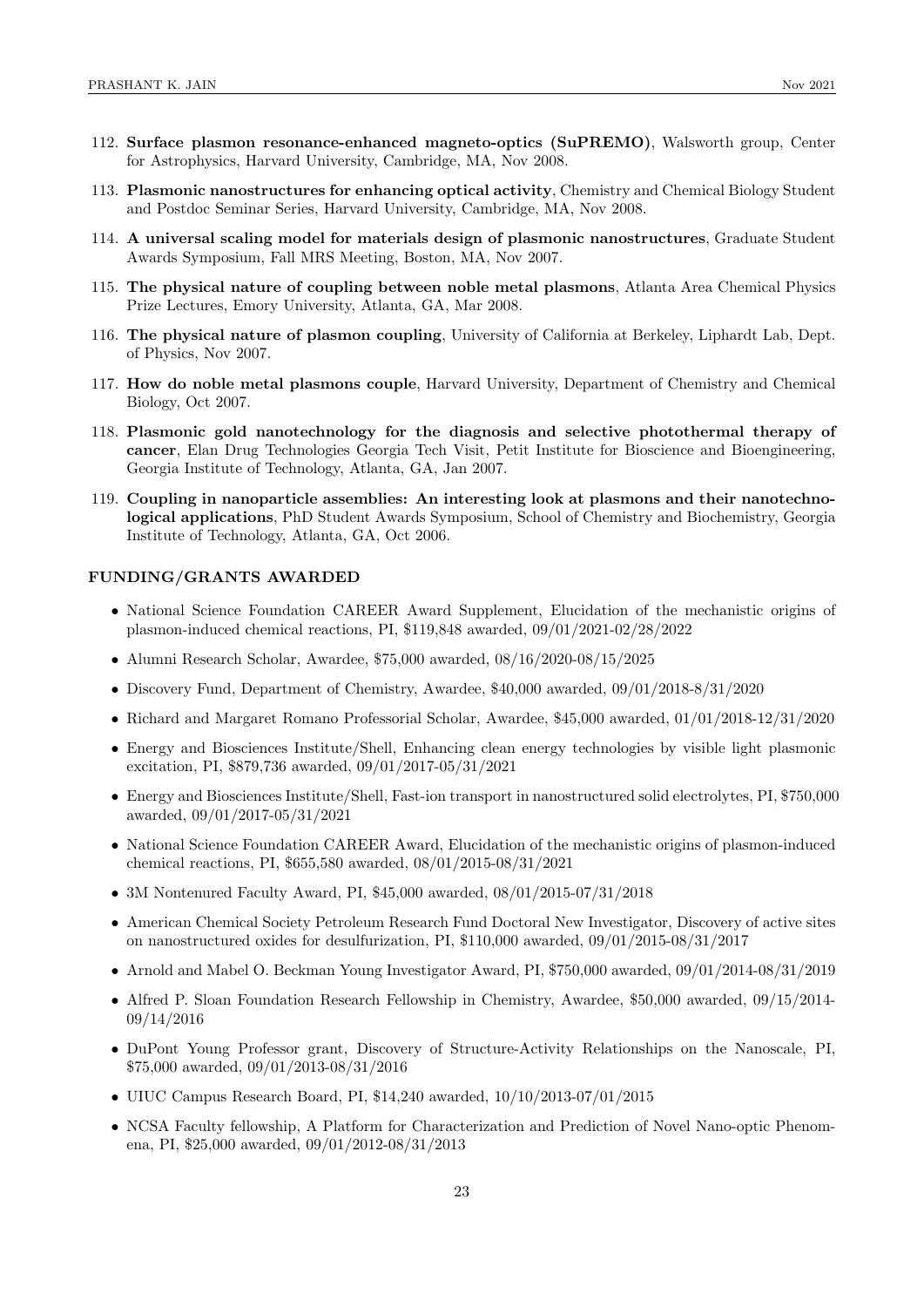#### COLLABORATIVE GRANTS AWARDED

- Strategic research initiatives (SRI), Grainger College of Engineering, Scalable fabrication of ultrafast quantum photonic devices by a machine learning-powered deterministic assembly process, co-PI with PI Bogdanov and co-PI Clark, \$70,000 awarded, 05/16/2021-05/15/2022
- iSEE Research Seed Funding, Integrated electrochemical separation technologies for nutrient recovery and valorization, co-PI with PI Su and co-PIs Sankaran and Wang, \$30,000 awarded, 01/16/2021-01/15/2022
- ACES Future Interdisciplinary Research Explorations, Electrified production of ammonia and its energy and environmental impact, co-PI with PI Wang and co-PIs Sankaran and Su, \$59,931 awarded, 10/01/2020-09/30/2022
- National Science Foundation, Major Research Instrumentation, Acquisition of an electron energy-loss spectrometer for in situ time-resolved chemical mapping of nanomaterials, PI Renske van der Veen and others, \$561,254 (+ cost-sharing), awarded, 08/01/2018-07/31/2021
- National Science Foundation, Major Research Instrumentation, PI Jian Min-Zuo and several others, \$1,959,168, awarded, 08/01/2012-07/31/2015
- National Science Foundation, Network for Computational Nanotechnology, NanoBIO Node, PI Emad Tajkhorshid and several others, \$3,777,990 awarded, 09/01/2012-08/31/2017

#### COMPUTATIONAL TIME AWARDS

- NCSA Blue Waters General Allocation Renewal & Supplement, Investigation of Novel Crystal Phases & Electronic Topologies in Semiconductor Nanostructures, 440,000 NUs (equivalent to \$273,000) awarded, 1/16/2019-12/20/2019
- XSEDE Renewal Research Allocation, DFT Computational Study of Cation Exchange & Transport in Crystalline Solids, 350,000 SUs awarded, 1/1/2019-12/31/2019
- XSEDE Full Research Allocation, DFT Computational Study of Cation Exchange & Transport in Crystalline Solids, 300,000 SUs awarded, 1/1/2018-12/31/2018
- NCSA Blue Waters General Allocation, Investigation of Novel Crystal Phases & Electronic Topologies in Semiconductor Nanostructures, 75,000 NUs awarded (equivalent to \$46,000), 11/22/2017-11/21/2018
- XSEDE Full Research Allocation, DFT Computational Study of Cation Exchange & Transport in Crystalline Solids, 350,000 SUs awarded, 10/16/2016-9/30/2017
- XSEDE Supplemental Allocation, DFT Study of Doping & Cation Exchange in CdSe Nanocrystals, 50,000 SUs awarded, 7/16/2016-2/2/2017
- NCSA Blue Waters Exploratory Allocation, Atomistic Modeling of Transformations in Ionic Semiconductor Nanocrystals, 30,000 NUs awarded, 5/16/2016-12/16/2016
- XSEDE Scholar (DDT) Award, DFT Study of Doping & Cation Exchange in CdSe Nanocrystals, 30,000 SUs awarded, 5/16/2016-10/16/2016
- XSEDE Supplemental Allocation, DFT Study of Doping & Cation Exchange in CdSe Nanocrystals, 50,000 SUs awarded, 4/16/2016-2/2/2017
- XSEDE Startup Allocation, DFT Study of Doping & Cation Exchange in CdSe Nanocrystals, 50,000 SUs awarded, 2/3/2016-2/2/2017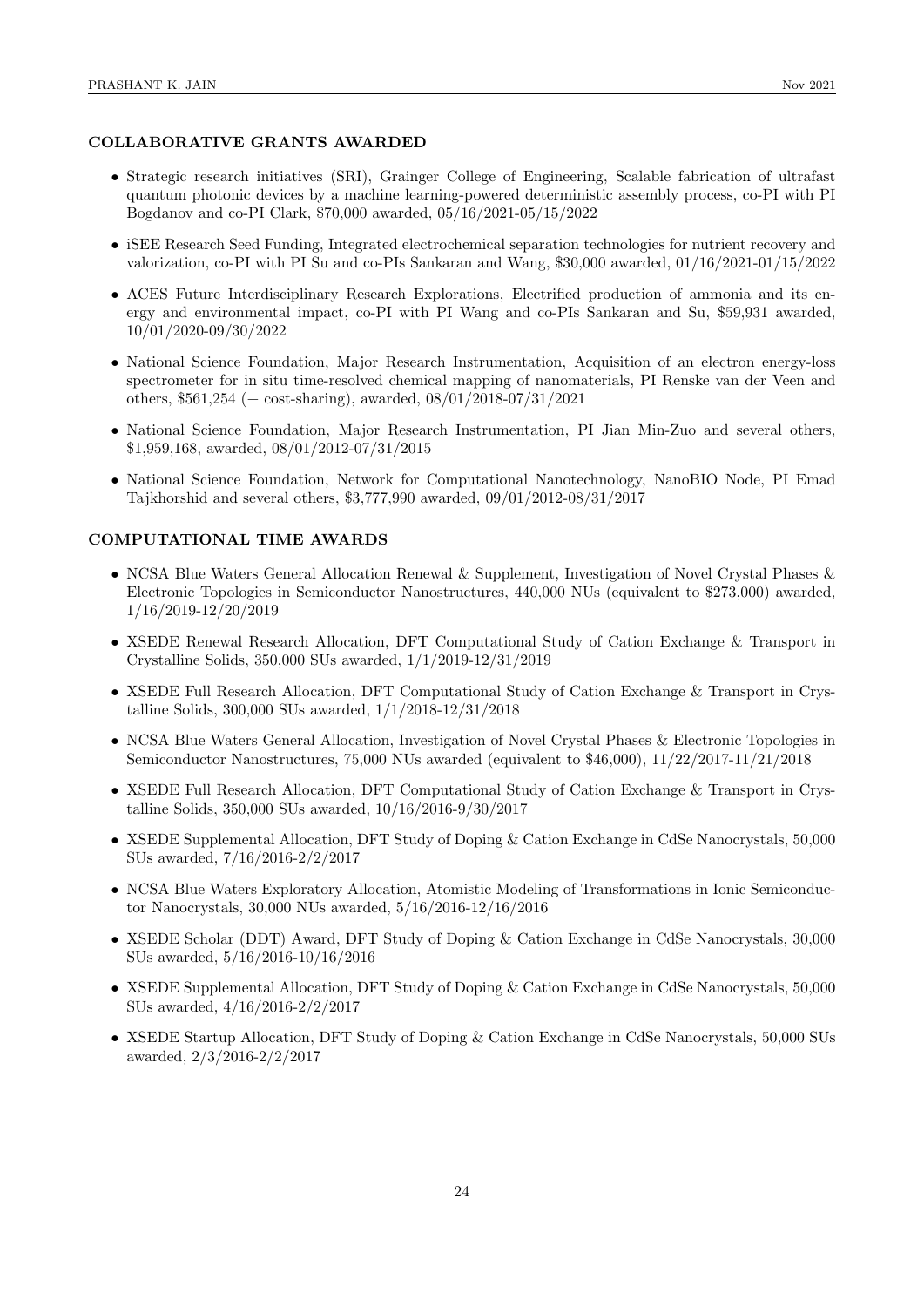## SERVICE AS PEER-REVIEWER

- Outstanding (top 5%) reviewer for JPC Letters
- Outstanding (top 5%) of reviewers for Angewandte Chemie in 2016
- Refereeing for journals: Nature, Nature Chemistry, Nature Catalysis, Nature Energy, Science Advances, Nature Communications, Journal of the American Chemical Society, Nature Materials, Nature Nanotechnology, Proceedings of the National Academy of Sciences, Chemical Society Reviews, Chemistry - A European Journal, Applied Physics A, Journal of Physical Chemistry (A, B, C, and Letters), ACS Photonics, Journal of Chemical Physics, Langmuir, Accounts of Chemical Research, Analytical Chemistry, ACS Nano, Nano Letters, Nanotechnology, Nanomedicine, Small, Journal of Nanoscience & Nanotechnology, Colloids & Surfaces, Colloids & Polymer Science, Chemistry of Materials, Applied Physics Letters, ACS Catalysis, Solid State Communications, Journal of Applied Physics, Physica Status Solidi, IEEE Transactions on Nanotechnology, ACS Energy Letters, ChemPhysChem, Angewandte Chemie, Ionics, Nanoscale, ACS Sustainable Chemistry and Engineering, Industrial and Engineering Chemistry, Chemical Science, Journal of Materials Chemistry A
- Books: Angewandte Chemie book review, Book proposals reviewed for John Wiley and Sons, Springer, and Elsevier

## **TEACHING**

| Sp' 15,18,20,21 Fa' 19,20    | University of Illinois - Urbana Champaign, IL<br>Instructor for CHEM 444, Physical Chemistry II: Statistical Thermodynamics<br>Listed Teachers Ranked as Excellent by Their Students<br>Outstanding Ratings in Fall 2019 and Spring 20 |
|------------------------------|----------------------------------------------------------------------------------------------------------------------------------------------------------------------------------------------------------------------------------------|
| $Sp' 13, 14, 18$ , Fa' 14,15 | University of Illinois - Urbana Champaign, IL<br>Instructor for CHEM 447, Physical principles laboratory II<br>Listed Teachers Ranked as Excellent by Their Students                                                                   |
| Sp' 13,14,18, Fa' 13-16      | University of Illinois - Urbana Champaign, IL<br>Instructor for CHEM 445, Physical principles laboratory I<br>Listed Teachers Ranked as Excellent by Their Students                                                                    |
| Fa' 11,12                    | University of Illinois - Urbana Champaign, IL<br>Instructor for CHEM 544A, Graduate-Level Statistical Mechanics<br>Listed Teachers Ranked as Excellent by Their Students                                                               |
| Sp'19                        | University of Illinois - Urbana Champaign, IL<br>Instructor for CHEM 545, Graduate Physical Chemistry Seminar                                                                                                                          |

## SERVICE TO UNIVERSITY

| 2020-   | University of Illinois - Urbana Champaign, IL<br>Materials Research Laboratory Facilities Committee                              |
|---------|----------------------------------------------------------------------------------------------------------------------------------|
| 2018-20 | University of Illinois - Urbana Champaign, IL<br>School of Chemical Sciences Committee for Energy Service Company (ESCO) Project |
| 2015-16 | University of Illinois - Urbana Champaign, IL<br>Physical Chemistry Graduate Student Advising                                    |
| 2013&14 | University of Illinois - Urbana Champaign, IL<br>NSF-3M REU Program Committee                                                    |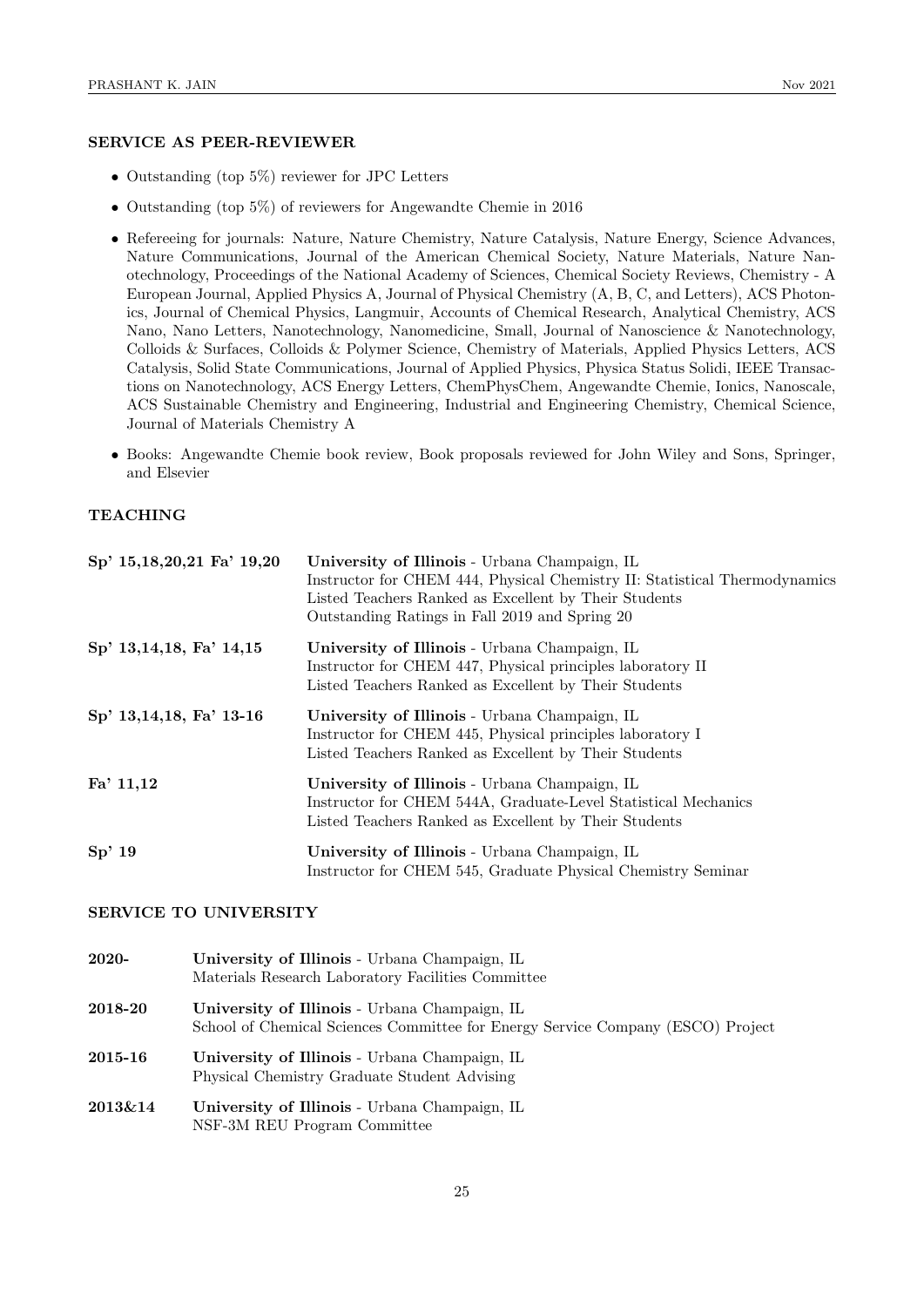| 2013-17 | University of Illinois - Urbana Champaign, IL<br>Physical Chemistry Seminar Chair                                                                                                                                                                                                                                                                                                                                                                                                                                                                                                                                                                                                                                                                                                                                  |
|---------|--------------------------------------------------------------------------------------------------------------------------------------------------------------------------------------------------------------------------------------------------------------------------------------------------------------------------------------------------------------------------------------------------------------------------------------------------------------------------------------------------------------------------------------------------------------------------------------------------------------------------------------------------------------------------------------------------------------------------------------------------------------------------------------------------------------------|
| 2011-13 | University of Illinois - Urbana Champaign, IL<br>Graduate Admissions and Recruiting for Physical Chemistry                                                                                                                                                                                                                                                                                                                                                                                                                                                                                                                                                                                                                                                                                                         |
| 2012-13 | University of Illinois - Urbana Champaign, IL<br>Radiation and Laser Safety Committee                                                                                                                                                                                                                                                                                                                                                                                                                                                                                                                                                                                                                                                                                                                              |
| 2012-14 | University of Illinois - Urbana Champaign, IL<br>Organizer for Chemistry Faculty Lunch Meetings                                                                                                                                                                                                                                                                                                                                                                                                                                                                                                                                                                                                                                                                                                                    |
| 2011-   | University of Illinois - Urbana Champaign, IL<br>Thesis Committee - Chris Berg (Chem), Subalakshmi Kumar (MatSE)<br>Sumit Ashtekar (Chem), Bruno Giuliano Nicolau (Chem)<br>William Shaw (Chem), Jonathan Eller (Chem), Nardine Abadeer (Chem)<br>Melinda Sindoro (Chem), Hyo Na Kim (Chem), Nuri Oh (MatSE)<br>Lisa Jacob (Chem), Neil Wilson (ChBE), Kandis Gillard (Chem)<br>Lea Nienhaus (Chem), Zachary Goldsmith (Chem), Huy Nguyen (Chem)<br>Jordan Dennison (Chem), Alan Sykes (Chem), Michael Counihan (Chem)<br>Kendrich Hatfield (Chem), Sean Meyer (Chem), Yiming Wang (Chem)<br>Abinaya Sampath (ChBE), Alex Schrader (Chem), Mahima Unnikrishnan (Chem)<br>Stanley Bram (Chem), Stephen Cotty (ChBE)<br>Lakshmy Priya Ajayakumar (Chem), Grant Barton (Chem)<br>Vanessa DeMarco (Chem senior thesis) |

#### MENTORING AND OUTREACH

2011- University of Illinois - Urbana Champaign, IL PhDs graduated Varun Mohan (Chemistry, Summer 2021) Currently at Intel as Process Engineer Varun Mohan (MatSE, Fall 2020) Currently at Intel as Mask Operations Engineer Jaeyoung Heo (MatSE, Fall 2020) Currently Postdoctoral Researcher at Argonne National Lab Daniel Dumett Torres (Chemistry, Fall 2019), Currently Physicist at Lawrence Livermore National Lab Progna Banerjee (Physics, Fall 2018) Currently NST Postdoctoral Researcher at UT Austin Sarah White (Chemistry, Spring 2016) Currently at MKS Instruments as Sr. Scientist Jeremy Smith (Chemistry, Spring 2016) Currently at KLA as Sr. Applications Engineer Aaron Routzahn (Chemistry Spring 2016 Currently at Lam Research Corp. as Process Engineer Mayank Behl (CHBE, Spring 2014) Currently at Intel as Process Engineer PhD candidates: Frank Alcorn (Chem), Rachel Nixon (Chem) Chloe Litts (Chem), Wenxin Zhang (MatSE), Sreelekshmi Venu (Chem) Postdocs: Dr. Enrique Contreras Undergraduates: Maya Chattoraj (Chem), Omar Ghaleb (Chem) Former Postdocs: Biswanath Dutta (Currently Heterogeneous Catalysis Scientist Leidos/National Energy Technology Lab) Ki-Hyun Cho (Currently postdoctoral research in ChBE, UIUC) Ankita Das Youngsoo Kim (Currently Assistant Professor in School of Chemistry and Biochemistry, Yeungnam University) Andrew Wilson (Currently Assistant Professor of Chemistry at the University of Louisville) Sungju Yu (Currently Assistant Professor in Departments of Chemistry and Energy Systems, Ajou University) Jianxiao Gong (Currently Professor at National Center for Nanoscience and Technology)

Jun Wang (Currently Professor at Nanjing Tech University)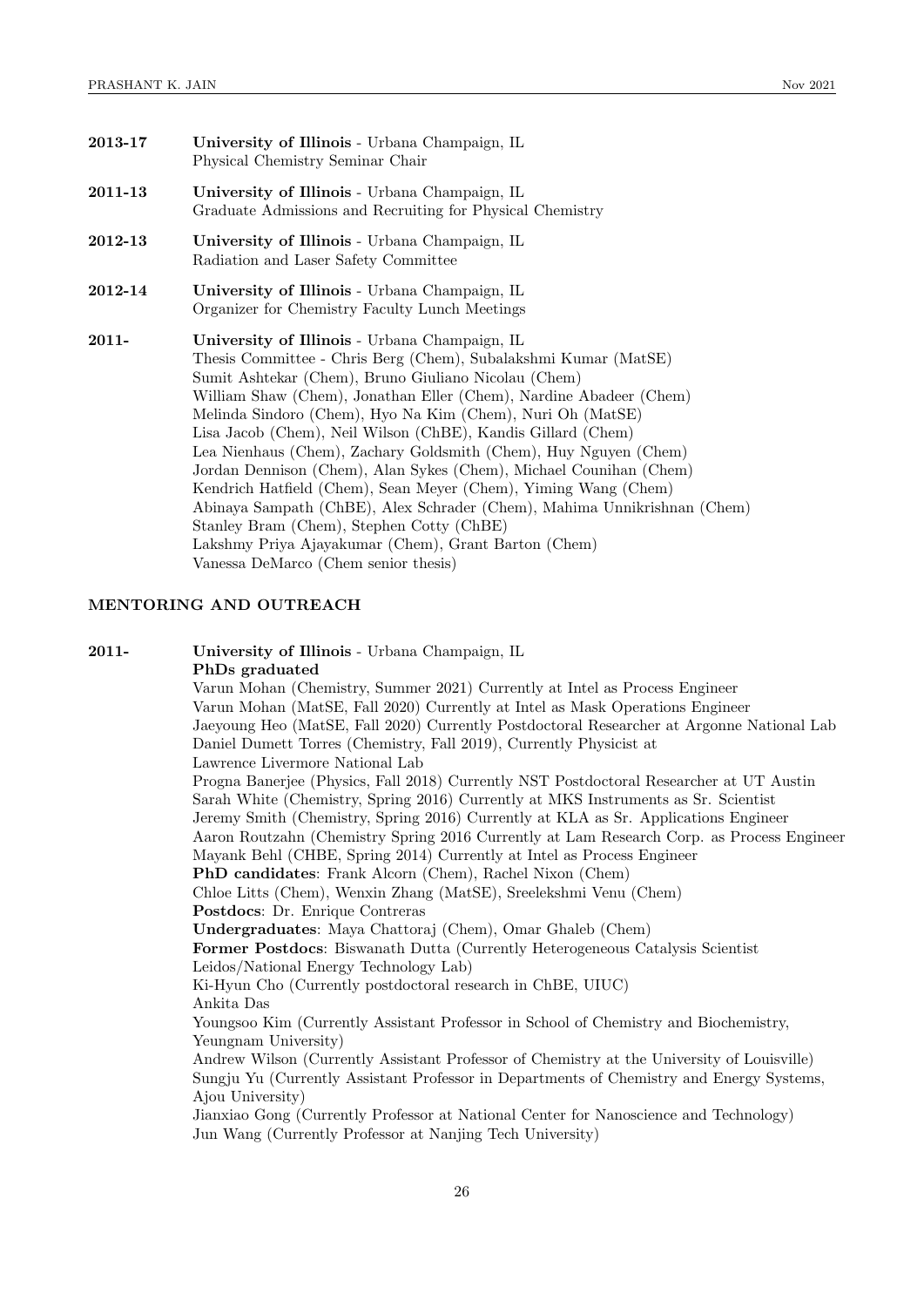|                 | Indranath Chakraborty (Currently Assistant Professor<br>in the School of Basic Sciences at the Indian Institute of Technology, Mandi<br>Pooja Tyagi (Currently Senior Data Science Consultant at QuantumBlack)<br>Gayatri Kumari (Completed Postdoctoral Research at DIFFER, Netherlands)<br>Xueqiang Zhang (Currently Professor at the Beijing Institute of Technology<br>Advanced Research Institute of Multidisciplinary Science and<br>the Department of Mechanical Engineering)<br>Former UG Researchers: Bladen Lee (Chem)<br>Haobo Wu (Chem exchange program), Roma Frances Ripani (Chem)<br>Qing Yang (Chem), Melika Fini (Chem), Luis Garibay (NSF REU student)<br>Jiayi Fu (NSF REU student), Dinumol Devasiya (Bose Scholar)<br>Ryan Sanders (ChBE), Naveed Akhter (Chem), Priya Patel (Chem)<br>Roarke Burnett (Chem), Johan Yapo (Chem), Aditi Sharma (Bose Scholar)<br>Bara Saadah (BioE), Ria Christie Christina (Chem)<br>Tobias Blickhan (UG exchange, TMU Germany), Mahima Unnikrishnan (Bose Scholar)<br>Junqi Fressia Peng (Chem), Paul Butkovich (Chem)<br>Zhe Zhang (Peking University UG summer intern), Eric Wu (ChBE), David Qiu (Chem)<br>Other Former Researchers: Wei Lin (visiting scientist), Shengjie Xia (visiting professor)<br>Lam-Kiu Fong (intern), Rebecca Smith (intern)<br>Milo Russell (Chem grad 2011-2013), Jacob Faucheaux (Chem grad 2012-2014)<br>Alexandria Stanton (Chem grad 2012-2014), Cecilia Gentle (Chem grad 2015)<br>Cody Tripp (Masters program), Alexander Kurzhals (Masters program) |
|-----------------|------------------------------------------------------------------------------------------------------------------------------------------------------------------------------------------------------------------------------------------------------------------------------------------------------------------------------------------------------------------------------------------------------------------------------------------------------------------------------------------------------------------------------------------------------------------------------------------------------------------------------------------------------------------------------------------------------------------------------------------------------------------------------------------------------------------------------------------------------------------------------------------------------------------------------------------------------------------------------------------------------------------------------------------------------------------------------------------------------------------------------------------------------------------------------------------------------------------------------------------------------------------------------------------------------------------------------------------------------------------------------------------------------------------------------------------------------------------------------------------------------------------------------------------------|
| Jan 2019        | <b>American Chemical Society</b><br>Awards committee, PHYS Division and Journal of Physical Chemistry                                                                                                                                                                                                                                                                                                                                                                                                                                                                                                                                                                                                                                                                                                                                                                                                                                                                                                                                                                                                                                                                                                                                                                                                                                                                                                                                                                                                                                          |
| Apr 2017        | 253rd ACS National Meeting, San Francisco, CA<br>Judging panel, PHYS Poster Session                                                                                                                                                                                                                                                                                                                                                                                                                                                                                                                                                                                                                                                                                                                                                                                                                                                                                                                                                                                                                                                                                                                                                                                                                                                                                                                                                                                                                                                            |
| Mar 2016        | 251st ACS National Meeting, San Diego, CA<br>Lead Organizer, Physical Principles in Functional Nanoscience Symposium                                                                                                                                                                                                                                                                                                                                                                                                                                                                                                                                                                                                                                                                                                                                                                                                                                                                                                                                                                                                                                                                                                                                                                                                                                                                                                                                                                                                                           |
| Mar 2016        | nanoBIO node Plasmonics workshop, University of Colorado at Boulder<br>Organizing committee member                                                                                                                                                                                                                                                                                                                                                                                                                                                                                                                                                                                                                                                                                                                                                                                                                                                                                                                                                                                                                                                                                                                                                                                                                                                                                                                                                                                                                                             |
| Sep 2015        | University of Illinois - Urbana Champaign, IL<br>Panelist for President's Executive Leadership Program (PELP) selected by Chancellor                                                                                                                                                                                                                                                                                                                                                                                                                                                                                                                                                                                                                                                                                                                                                                                                                                                                                                                                                                                                                                                                                                                                                                                                                                                                                                                                                                                                           |
| <b>Nov 2013</b> | University of Illinois - Urbana Champaign, IL<br>Panelist, Professional development workshop for postdoctoral scholars                                                                                                                                                                                                                                                                                                                                                                                                                                                                                                                                                                                                                                                                                                                                                                                                                                                                                                                                                                                                                                                                                                                                                                                                                                                                                                                                                                                                                         |
| 2012-17         | nanoBIO node at University of Illinois - Urbana Champaign, IL<br>Lead scientific developer of nanoDDSCAT, educational/research tool for nanophotonic simulations                                                                                                                                                                                                                                                                                                                                                                                                                                                                                                                                                                                                                                                                                                                                                                                                                                                                                                                                                                                                                                                                                                                                                                                                                                                                                                                                                                               |
| Jul 2013        | STEM Beginning Teacher Conference, Illinois New Teacher Collaborative - Urbana, IL<br>Discussed nanoscience education as featured breakout session speaker                                                                                                                                                                                                                                                                                                                                                                                                                                                                                                                                                                                                                                                                                                                                                                                                                                                                                                                                                                                                                                                                                                                                                                                                                                                                                                                                                                                     |
| Spring 2013     | EnLiST/University of Illinois Chemistry Outreach Program - Urbana, IL<br>Faculty mentor for chemistry outreach program at ML King school                                                                                                                                                                                                                                                                                                                                                                                                                                                                                                                                                                                                                                                                                                                                                                                                                                                                                                                                                                                                                                                                                                                                                                                                                                                                                                                                                                                                       |
| Apr 2012        | Eastern Illinois ACS WCC Undergraduate Symposium - Urbana, IL<br>Judging panel, Undergraduate research oral presentations                                                                                                                                                                                                                                                                                                                                                                                                                                                                                                                                                                                                                                                                                                                                                                                                                                                                                                                                                                                                                                                                                                                                                                                                                                                                                                                                                                                                                      |
| Apr 2012        | Berkeley Nanotechnology Forum - Berkeley, CA<br>Judging panel, Nanotechnology research poster presentation                                                                                                                                                                                                                                                                                                                                                                                                                                                                                                                                                                                                                                                                                                                                                                                                                                                                                                                                                                                                                                                                                                                                                                                                                                                                                                                                                                                                                                     |
| 2009-10         | Community in the Classroom - Berkeley, CA<br>Instructor for lesson activities on solar energy and photochemistry at local schools                                                                                                                                                                                                                                                                                                                                                                                                                                                                                                                                                                                                                                                                                                                                                                                                                                                                                                                                                                                                                                                                                                                                                                                                                                                                                                                                                                                                              |
| 2005-06         | Nano@Tech, Georgia Institute of Technology - Atlanta, GA                                                                                                                                                                                                                                                                                                                                                                                                                                                                                                                                                                                                                                                                                                                                                                                                                                                                                                                                                                                                                                                                                                                                                                                                                                                                                                                                                                                                                                                                                       |

Participated in Nanotechnology Outreach (CEISMC camp, 'Ask a Scientist') for school students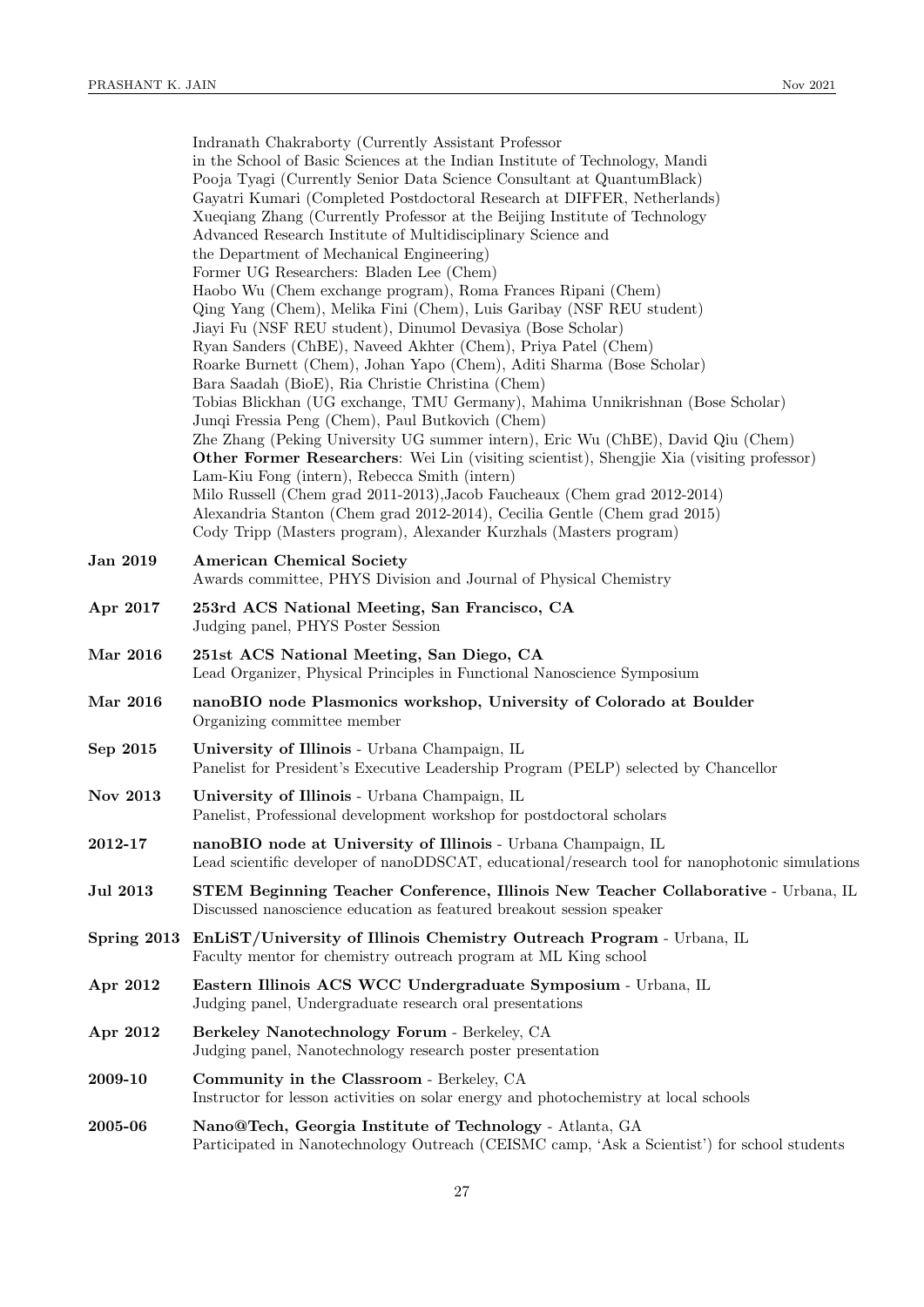# LAB MEMBER ACHIEVEMENTS

| 2021 | Chloe Litts - Thor R. Rubin Fellowship                                                        |
|------|-----------------------------------------------------------------------------------------------|
| 2021 | Rachel Nixon - Thor R. Rubin Fellowship                                                       |
| 2021 | Frank Alcorn - Thor R. Rubin Fellowship                                                       |
| 2021 | Maya Chattoraj - Clare Boothe Luce Research Scholar                                           |
| 2021 | Maya Chattoraj - Mary-Dell and Scott Chilton Scholarship for Undergraduate Research           |
| 2021 | Maya Chattoraj - Campus Honors Program Summer Research Grant (declined)                       |
| 2021 | Rachel Nixon - NSF Graduate Research Fellowship Honorable Mention                             |
| 2020 | David Qiu - Worth H. Rodebush Award                                                           |
| 2020 | David Qiu - ACS Division of Physical Chemistry Undergraduate Award                            |
| 2020 | Varun Mohan - Racheff-Intel Award for Outstanding MatSE Graduate Students                     |
| 2020 | Maya Chattoraj - Campus Honors Program Summer Research Grant                                  |
| 2020 | Dinumol Devasia - TechnipFMC Fellowship                                                       |
| 2021 | Frank Alcorn - NSF Graduate Research Fellowship Honorable Mention                             |
| 2019 | Dinumol Devasia - Women in Chemistry Committee Travel Award                                   |
| 2019 | Daniel Dumett Torres - Physical Chemistry Dissertation Award                                  |
| 2019 | Dinumol Devasia - Victor E. Buhrke Graduate Fellowship                                        |
| 2019 | David Qiu - John E. Gieseking Scholarship for Undergraduate Research                          |
| 2019 | Dinumol Devasia - J.C. Martin Memorial Student Travel Award                                   |
| 2018 | Stanley Bram - Roger Adams Fellowship                                                         |
| 2018 | Frank Alcorn - Springborn Graduate Fellowship and Roger Adams Fellowship                      |
| 2018 | Daniel Dumett Torres - Workshop for Nanomaterials for Energy Storage and Conversion, Tel Aviv |
| 2018 | Dinumol Devasia - Sloan Chemical Prize                                                        |
| 2018 | Alex Kurzhals - Mark Pytosh Fellowship                                                        |
| 2018 | Progna Banerjee - Scott Anderson Outstanding (Physics) Graduate Assistant Award               |
| 2017 | Sungju Yu Bronze Medal at 2017 Samsung Electro-Mechanics Paper Competition                    |
| 2017 | Daniel Dumett Torres - Dorothy M. and Earl S. Hoffman Travel Grant, American Vacuum Society   |
| 2017 | Daniel Dumett Torres - Drickamer Fellowship                                                   |
| 2017 | Dinumol Devasia - Mark Pytosh Fellowship                                                      |
| 2017 | Progna Banerjee - First Prize, Monsanto Research Symposium Poster Presentation                |
| 2017 | Progna Banerjee - Department of Physics Grad Student Travel Award                             |
| 2016 | Bara Saadah - Mayo Clinic Summer UG Research Fellowship                                       |
| 2016 | Andrew Wilson - Springborn Postdoctoral Fellowship                                            |